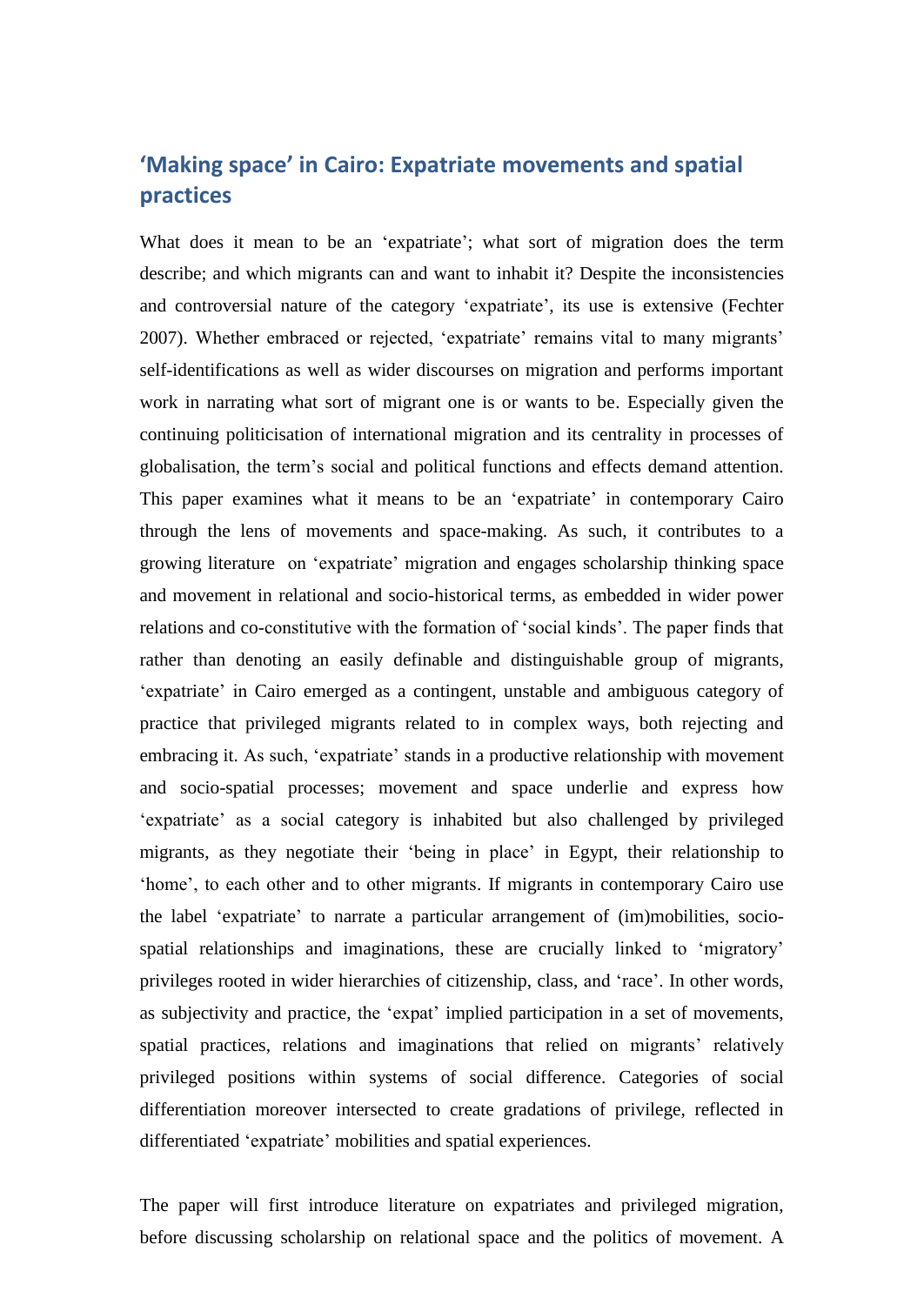third section contextualises current 'expatriate' migration to Cairo, before the remainder of the paper explores three instances of 'being an expatriate' in Cairo. It first discusses how being an 'expatriate' depends on and narrates privileged access to international migration and transnationalism; second, investigates how in everyday negotiations of public space 'expatriate' privileges of class and citizenship are gendered and racialised; and third, examines how a segregated and exclusive 'expatriate bubble' is materially and discursively created and guarded, but also challenged and transgressed.

#### **Expatriates and privileged migration**

A growing literature documents how everyday 'expatriate' lives and identities are made and embodied through the participation in and negotiation of material, social and imaginative geographies (Knowles 2005; Walsh, 2006ab, Kothari 2006; Fechter 2007; Fechter and Walsh 2010; Farrer 2010; Coles and Walsh 2010; Cranston 2016; Kunz 2016). Much of this work further employs postcolonial approaches to understand expatriate migrations' relationship to and parallels with European colonial migrations and settler societies. As Lester (2010, p.6) argues, "expatriates reproducing the daily routines of colonial life" is "also a matter of their persistent reproduction of colonial imaginaries within refurbished colonial spaces". Accordingly, in previously colonised contexts, expatriate transnational lives and identities are regularly grounded in historical notions of racial and cultural superiority and defined by processes of bordering against the 'local' other (Armbruster 2010; Fechter 2005, 2007, 2010; Leonard 2008, 2010ab; Walsh 2012). Similarly, whiteness has been found central to expatriate social and work settings, reproducing exclusionary socio-spatial formations and inherited privileges (Fechter 2005; Knowles 2005; Leonard 2008, 2010ab; Conway and Leonard 2014). And while for expatriates, as for other migrants, nationality generally gains in importance upon migration, it often works alongside or matters less than a collective Imperial identification as 'Westerners' (Legget 2010; Korpela 2010).

Studying expatriates faces a set of pitfalls and challenges. As argued by previous literature, the category's employment is often biased, employed to narrate classed white migrations (Leonard 2010; Fechter and Walsh 2010); Moreover, 'expatriate' is marked by a constitutive polyvalence, inconsistency and ambiguity. It has been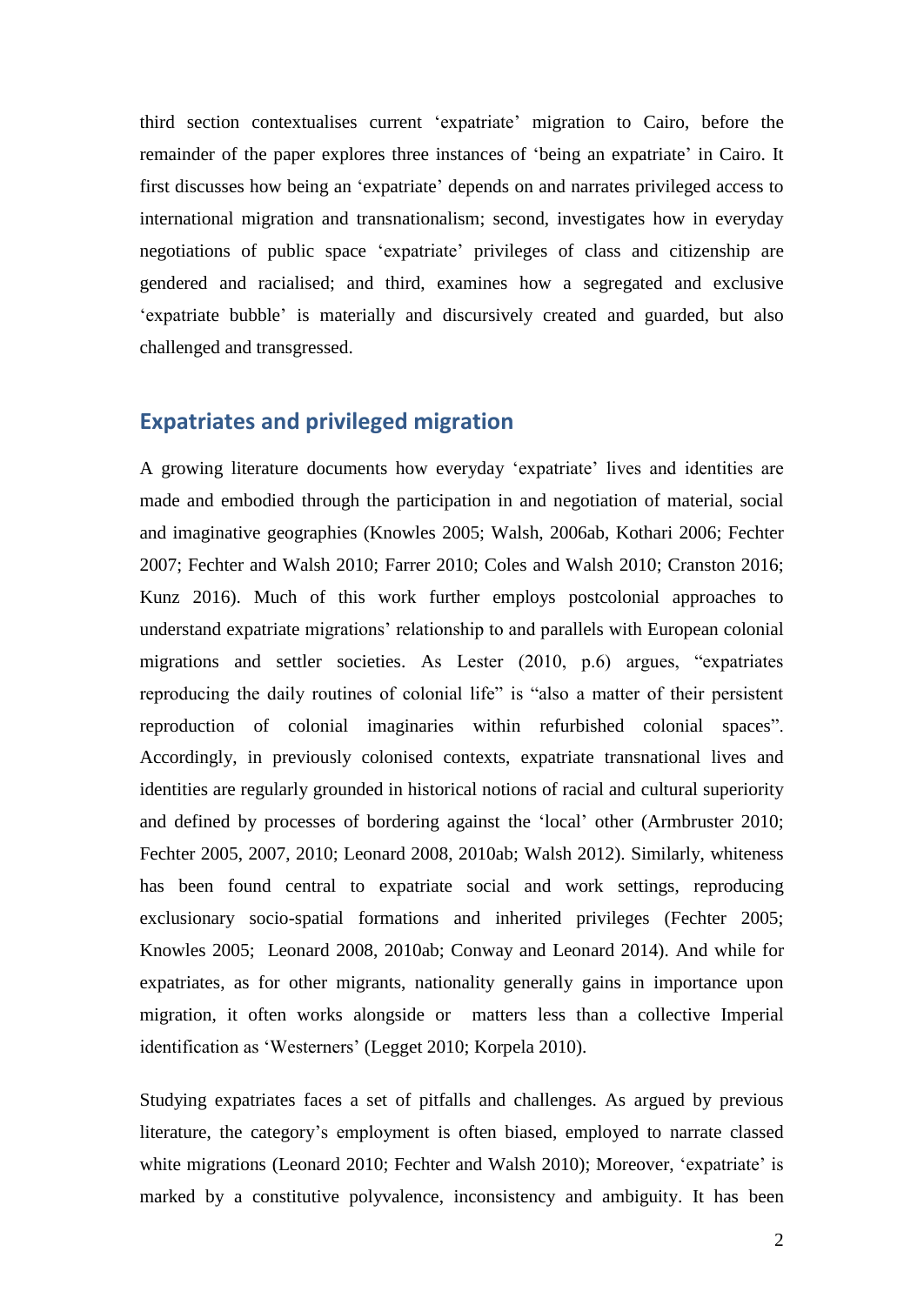mobilised to describe groups historically ranging from exiles (Green 2009) and Americans -often bohemians - in Europe (Green 2014; Klekowski von Koppenfels 2014), to highly skilled, often corporate migrants (Beaverstock 2011; van Bochove and Engbersen 2013), and Northern European retirees at the Spanish coast (Gustafson 2001). Moreover, especially in Gulf states 'expatriate' further denotes labour migrants primarily from Asia and they need not be highly-skilled, let alone privileged (Parween 2013; Gulf News 2017). Exploring 'expatriate' as spatialised migrant subjectivity and practice thus requires avoiding reproducing – rather than analysing - the category's contentious assumptions and connotations or glossing over its conceptual 'mobility'. For such reasons, other scholarship has explicitly rejected 'expatriate' as 'analytical category' (cf. Brubaker 2012). Croucher (2010, p.23) states that "if 'expatriate,' as commonly used today, essentially implies immigrants of privilege, it seems preferable to simply call them that". She concurs with O'Reilly (2000, p.143) who argues that "a refusal to consider the British expatriates in Spain as immigrants endows them with power, prestige and privilege"; this not only reproduces problematic imaginations of 'migration', it detracts from analysing the particular intersections of privilege, but also challenges these particular migrants face.

Croucher (2009, 2010, 2012) has mobilised the category 'privileged migration' to conceptually frame the U.S. American immigrants in Mexico she writes about (cf. Amit 2007; Benson 2013; Conway and Leonard 2014). Importantly, 'privilege' does not assume migrations are purely guided by personal lifestyle considerations or take place outside structural determinates; neither does 'privilege' have to connote 'global elite' status. 'Privileged migration' denotes a contextual and relative, relational and intersectional position within migratory systems (Black and Stone 2005; Pease 2010). It includes migrants who are able to transport or translate privileges across contexts or even increase or gain them through migration. Yet, while employing the concept of 'privileged migration' and displacing 'expatriate' as analytical category, I argue that it remains useful to examine what work 'expatriate' does as 'category of practice' (Kunz 2016). This is fruitful to not only recognise, but to examine the power (at) play between different terminology and to understand how specific intersecting forms of privilege shape migrant lives. This paper thus explores the spatial dimensions of being an 'expatriate', conceptualising the 'expatriate' as a provisional and contextual identity category. In other words, not as a category that 'does the explaining', for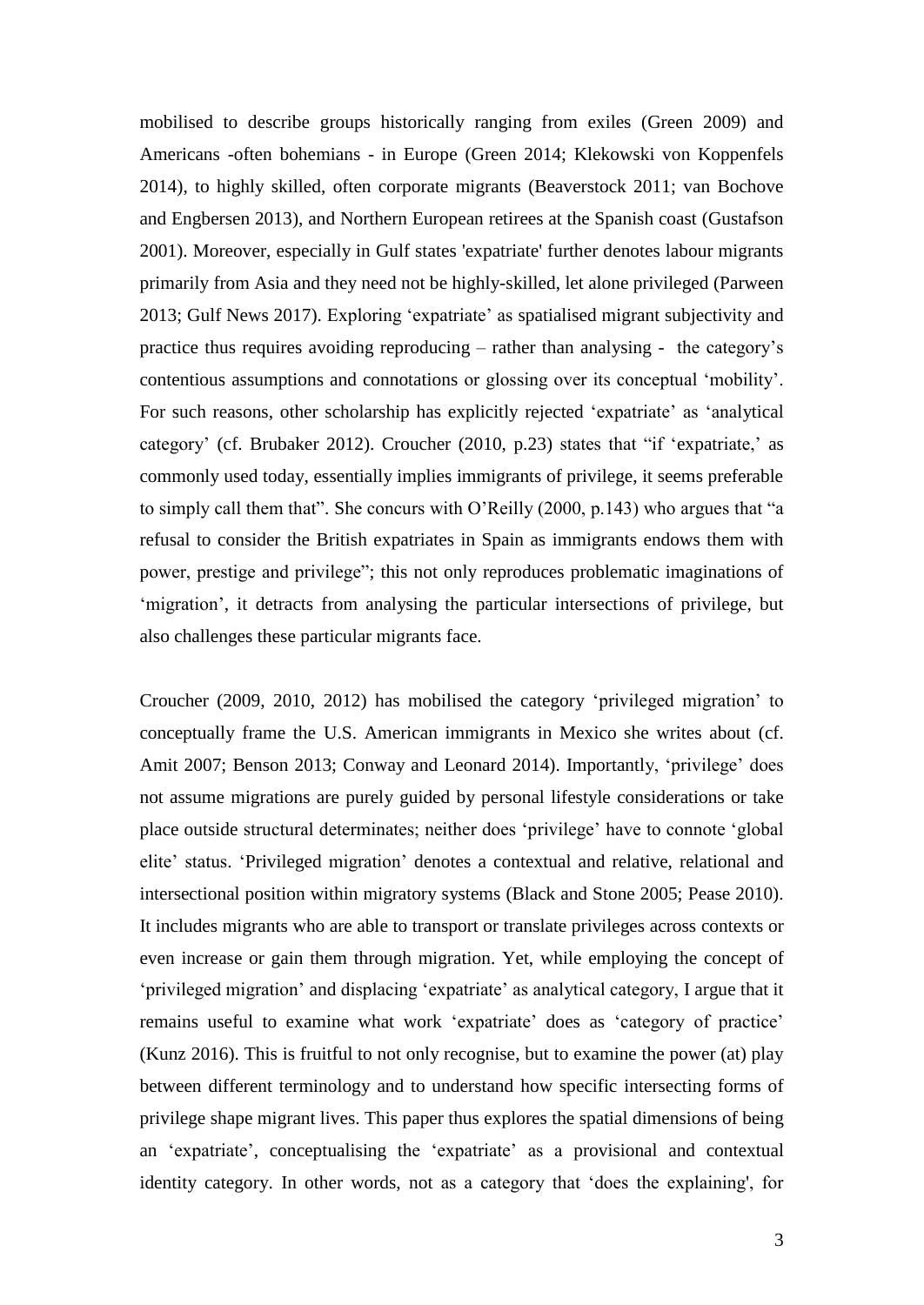instance by describing an easily demarcated migrant type or group, but as a contested label and identity that itself requires investigation and explaining.

## **'Spatialising' subjects: Space, movement and power**

The notion that space is socially produced informs a wide range of geographical literature and Doreen Massey's (1994, 2005, 2009, 2012) work on relational space and power is key to such debates. Massey argues against conceptualizing space as pre-social, closed 'containers' in which other processes happen and instead approaches space in relational terms. Like identities, places or spaces at all scales are precarious achievements constituted through relations and interactions between multiple entities from individuals to institutions. This also renders space the sphere of multiplicity, or 'radical heterogeneity', in which distinct trajectories can coexist. Moreover, it implies that space is always under construction, continuously being made; never finished, places and spaces are 'temporary constellations' constituted by a heterogeneous set of "raw materials" such as physical features and the built environment, individuals and social groups, political coalitions, businesses and economic structures (Pierce, Martin and Murphy 2011, p.59).

What unites relational approaches is their "emphasis on the ethical and political implications" of space (Harcourt et al. 2013, p.171). Given its co-constitutive relationship with social processes, space or 'space-making' is inherently political, and Massey's work links spaces and places to "the power-geometries they both enact and exist within" (2005, p.168). The notion of power geometries aims to capture "that not only is space utterly imbued with and a product of relations of power, but power itself has a geography" (Massey 2009, p.18). Massey further calls for grounded analyses of the geography of even 'global' formations of power like neoliberal capitalism, and individuals uneven location within and relationship to them; after all, even 'global space' is only the sum of relations, embodiments and practices that cut across the globe "and those things are utterly everyday and grounded" (Massey 2004, p.8-9). Space here can be thought of as a verb or an action, 'to space', and place impacts on us "not through some visceral belonging […] but through the practising of place" (Massey 2005, p.54). As space becomes a doing, doing and being also become spatial. In other words, whereas every space embeds and reflects social relations, social relations and identities always have spatial dimensions. Subjectivities can thus be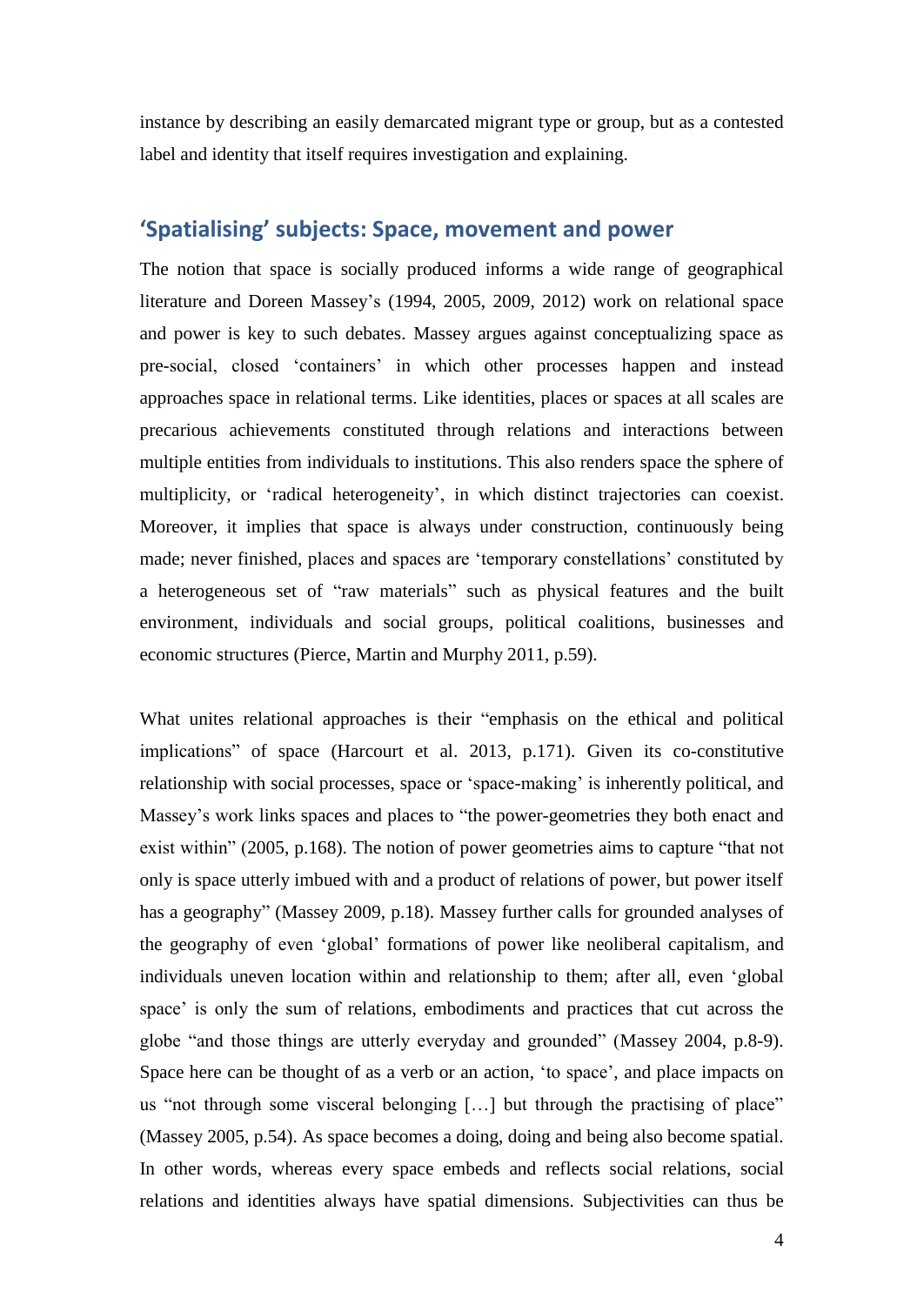examined through their spatiality or 'spacing', their constitutive socio-spatial relations, practices, imaginations, assumptions, struggles and exclusions. The task becomes to inquire into "the geography of relations through which any particular identity is established and maintained"; and to ask how the wider 'power-geometries' of for instance international migration relate to specific identities such as the 'expatriate' and its spatial impulses in particular moments and settings (Massey 2006, p.92-93).

When Massey (2004, p.8) argues that "capitalism too is carried into places by bodies", 'carrying' crucially implies *moving* bodies. The recognition of the social importance of movement and its inherently political nature unites "critical mobilities research" (Sheller 2011). Cresswell (2006, 2010) highlights that all aspects of mobility - physical movement, representations of movement, and movement's 'experienced and embodied practice' - are both a product and productive of social relations. As such, "mobility and control over mobility both reflect and reinforce power. Mobility is a resource to which not everyone has an equal relationship' (Skeggs 2004, cited in Sheller, 2011, p.3). Further, space, movement and power stand in a co-constitutive relationship as political systems can be conceptualised as 'regimes of movement' "organized around both the desire and ability to determine who is permitted to enter what sort of spaces" (Kotef 2015, p.1). Spatial arrangements regulating human movement, like systems of confinement and the circulation of bodies, are central to the emergence of 'social kinds', as already argued by Foucault (1979). It is partly through the creation of differentiated (im)mobilities that space is organised and subjectivities produced:

"through the production of patterns of movement (statelessness, deportability, enclosures, confinement), different categories of subjectivity are produced. [...] Regimes of movement are integral to the formation of different modes of being" (Kotef 2015, p.15).

Indeed, as relational conceptualisations of privilege and oppression suggest, the inhibition of some people's movement implies the facilitation of others' mobility. Such processes link to wider structures of social difference as "ultimately, the configuration – but also the production – of movement cannot be understood separately from schemas of race, gender, ethnicity, or class" (ibid., p.138). This implies not only that ordering movement is a technology of producing social difference; but moreover that spaces and their co-constitutive regimes of

5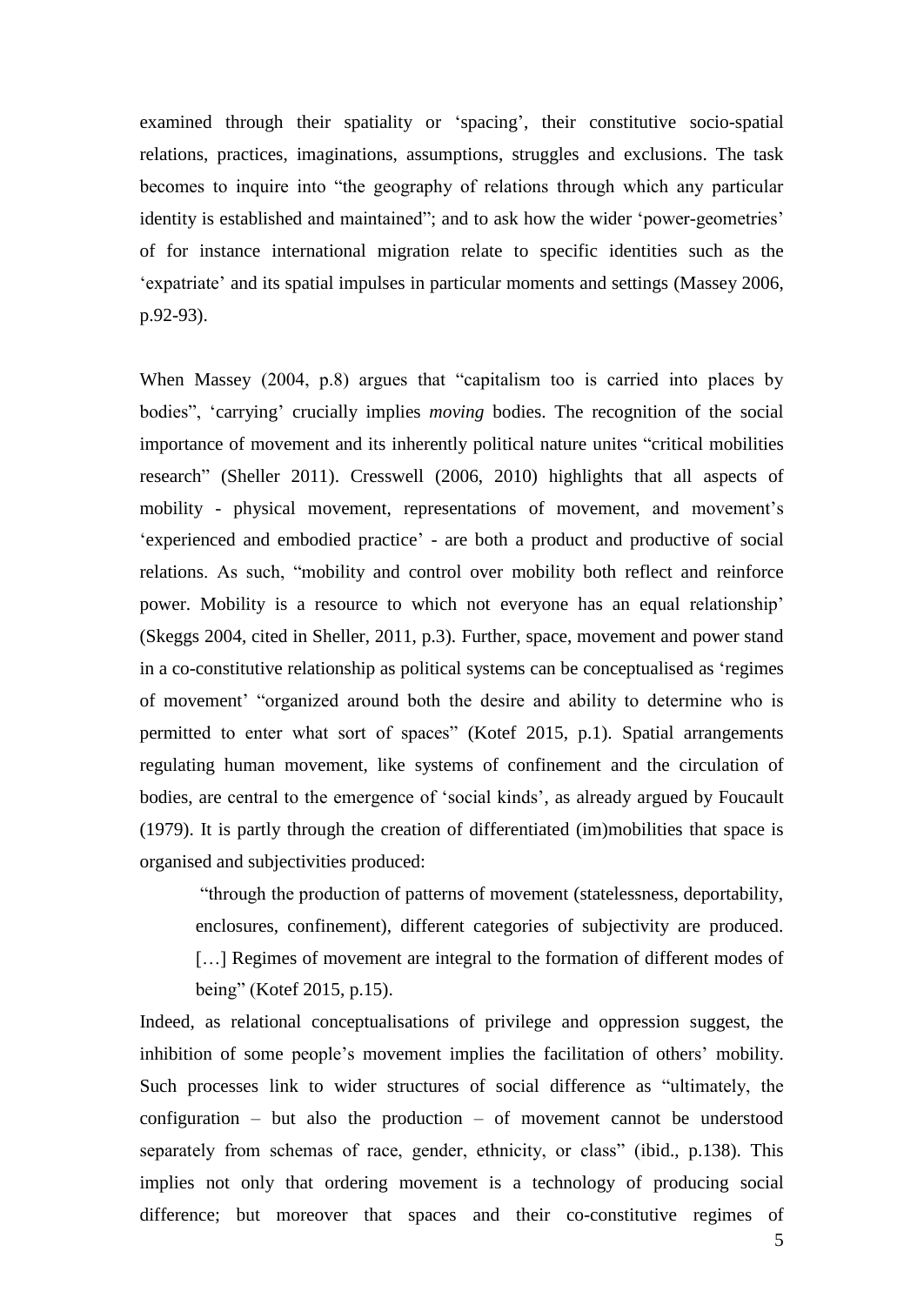differentiated movement become racialised, gendered, and classed. As a particular 'interpretation' of movement, international migration stands in a productive relationship with space and social categorisation, most obviously the nation-state and citizenship. Different migrations are at least partly created by highly asymmetrical regimes of movement (and thwarted movement), and depend on the production of social categories to sort and legitimise these regimes. Accordingly, this paper examines the 'expatriate' as a social category and collective identity constituted through movement; it analyses how the expatriate as a "schema of identity [is] formed in tandem with schemas of mobility" (ibid., p.138). Moreover, it examines the 'expatriate' as a social category entangled with the production of spaces and particular spatial imaginations, asking how 'expatriates' as a group "materialize themselves" as real by "realizing themselves in space" (Walters 2002, p. 267).

### **Cairo: locating migrant narratives**

Scholarship on expatriate migration has paid little attention to north African contexts, including contemporary Egypt and Cairo<sup>1</sup>. This is despite the historical and current importance of immigration to Cairo. Home to over seventeen million people, Cairo is a "knot of contradictions", where ostentatious wealth coexists with extreme poverty; yet, at least pre-revolution it was considered one of the world's safest cities of its size (Sims 2010). Cairo has from its inception been a cosmopolitan city and home to many immigrants (Golia 2004); indeed, until the 1950s Egypt was a country of immigration rather than emigration (Sell 1988; Zohry 2006). As discussed, the category 'expatriate' has often been linked to the migrations of Euro-Americans. Also in Cairo, this emerged as a prominent connotation, yet 'expatriate' was a label also embraced by migrants from other parts of the world, while rejected by some Euro-Americans. Historically, Europeans have been a key group of privileged immigrants in Egypt. Already during Ottoman rule many foreigners, including 90.000 Europeans, lived in Cairo (Biancani 2016). And, as Abu-Lughod (1971, p. 145) outlines, since the Capitulations of the Ottoman Empire, Europeans in Egypt benefited from a "favoured and protected status […that] aided them in their accumulation of economic and social power"; these concessions were only abrogated in 1937. From 1882, British colonialism and imperial influence further transformed Cairo through unprecedented concentrations of foreign capital and European immigration. While some Europeans,

 $\overline{a}$ 

<sup>&</sup>lt;sup>1</sup> Although see Karkabi's (2011, 2013) work on 'lifestyle migrants' in Southern Sinai.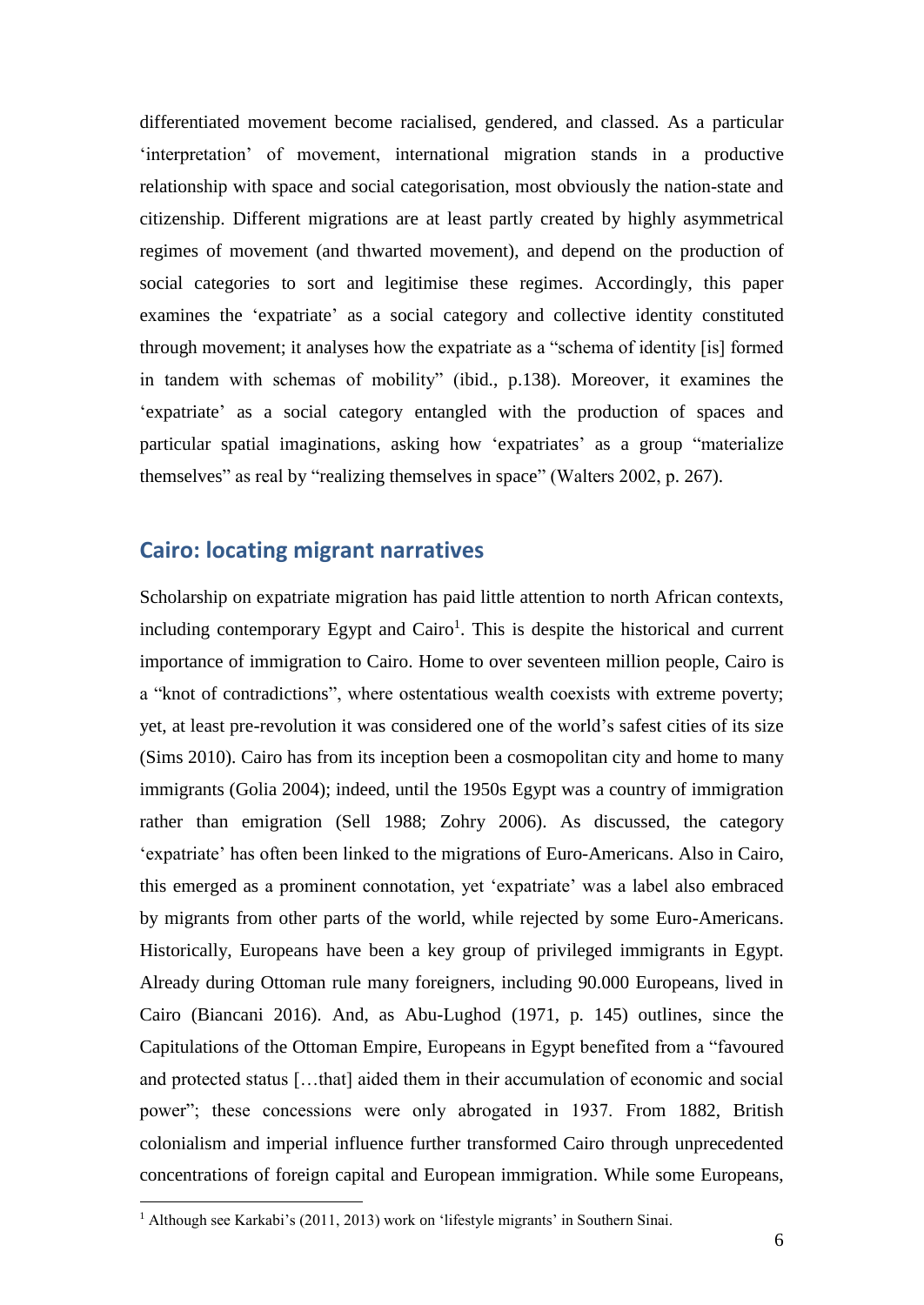especially women, lived in precarious conditions, most lived privileged lives vis-à-vis locals and other migrants (Biancani 2016). Given such histories of institutionalised privilege and imperial power, a substantial if declining share of Cairo's professional and business elite were still "non-native" by the 1950s (Sims 2010, p.45).

After the revolution of 1952 and especially in the aftermath of the 1956 Suez Crisis, Cairo saw a "sizeable exodus of foreigners", especially Europeans (Abu-Lughod 1971, p. 186). Yet, while Egypt experienced large-scale emigration from the 1950s on, Cairo remained home to a considerable and diverse group of foreigners, more or less interwoven into the city's social and cultural fabric. Between 1992 and 2003 Egypt witnessed another immigration phase, marked by Egyptian return migration and large migration inflows from neighbouring African countries experiencing conflict and political instability (Zohry 2006; Fargues and Fandrich 2012). In fact, Egypt is considered a major immigration country and Cairo hosts some of the largest urban refugee communities in the world, the majority being from Palestine, Sudan, Ethiopia, and Somalia (Golia 2004; Zohry 2006). Further, as indicated by the numbers of issued work permits, most 'labour migrants', or employed foreign residents, now come from other Arab countries, followed by Europe, North America and Asia (Zohry 2006). Yet, as emerged from the research, a hard to estimate number of Europeans and North Americans live and work in Egypt on tourist visas; therefore, official figures of Europeans and North Americans employed in Egypt are likely underestimations.

In an effort to dispense with the ethnic group as unit of analysis and to explore how being an 'expatriate' is negotiated by a diverse set of migrants, I approached the field from the unit of analysis of the international 'expat community' (Glick-Schiller et al. 2006; Pries 2005). This means I worked with and through 'expat clubs' as well as personal contacts that self-identified as 'expats'<sup>2</sup> . Most research took place in Maadi, but interviews also brought me to Zamalek, Mohandessin and Garden City, all relatively wealthy neighbourhoods of Cairo. Research included in-depth interviews and a focus-group discussion with a total of 16 respondents, as well as participant observation and informal conversations. Interviews were framed as being about 'expat life' in Cairo and it was on this basis that initial interviewees introduced me to other

 $\overline{a}$ 

<sup>2</sup> Organisations and individuals have been anonymised.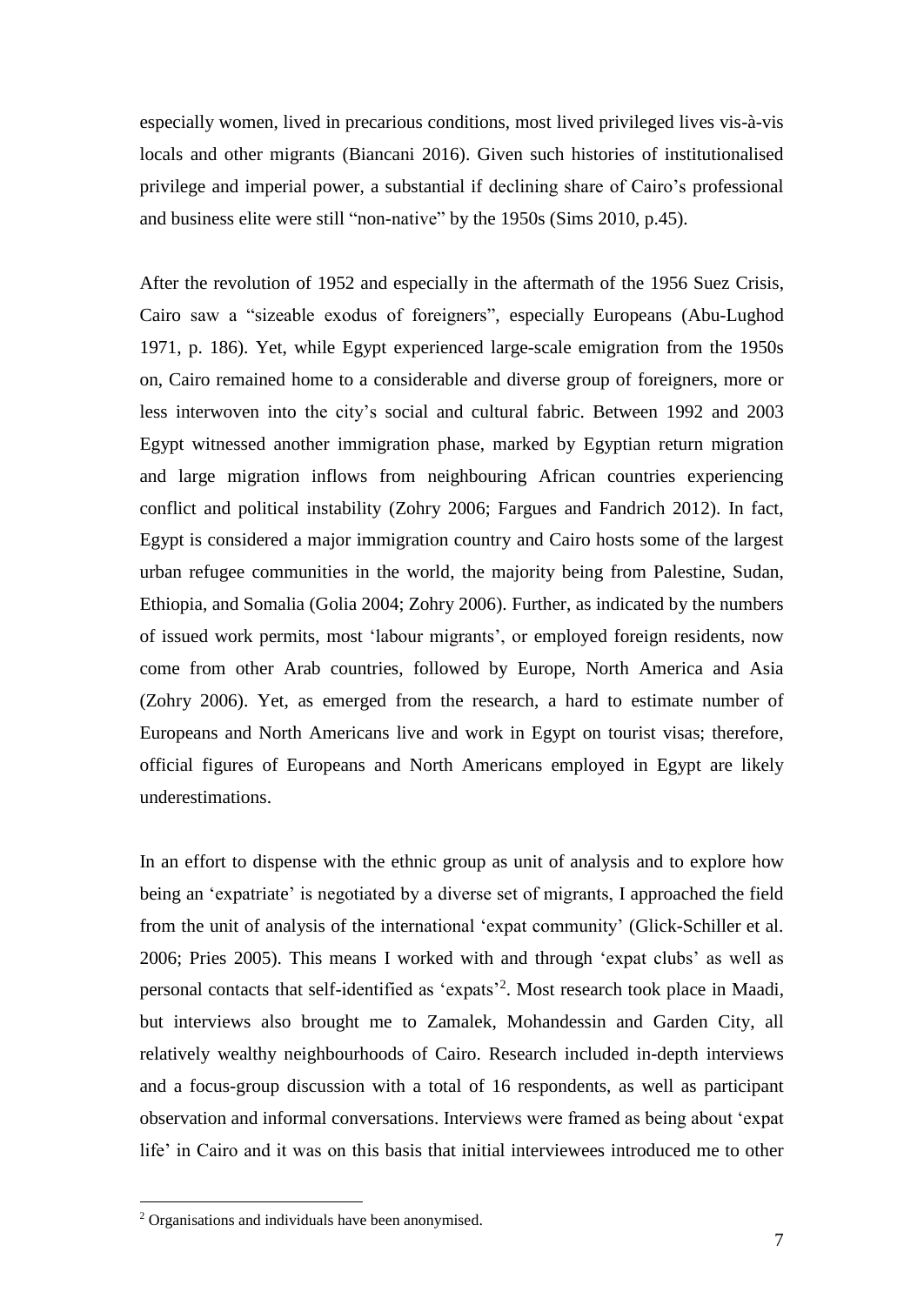respondents, mainly colleagues or fellow club members. Besides them self-identifying – more or less, as it emerged – as 'expatriates', respondents were diverse with regards to professional and educational background, nationality<sup>3</sup>, and length of residence in Cairo<sup>4</sup>. Participant observation and further informal conversations took place in public and semi-public spaces, both professional and social settings and often places that respondents took me to, including clubs, cafés, and shops run or frequented by participants. As I conducted this research in summer 2012, the mood among 'expats' was marked as much by Cairo's notorious traffic and the sweltering summer heat as by Ramadan and the relatively recent revolution of 2011 – all topics that frequently came up in interviews. Many non-Egyptians had left at the onset of the revolution, but others stayed and many had returned subsequently. While the political situation certainly caused some insecurity and unease among foreigners, as much as Egyptians, most respondents felt reasonably comfortable; and although everyday safety was perceived as having worsened, most still felt safe in Cairo. It needs to be recognised that this paper only accounts for the views, experience and practices of a small group of relatively privileged migrants. It thereby risks reducing the Cairo of Egyptians and other, often less privileged migrants to a silent, penetrable and shape-able canvas for 'expats' to paint their stories and interpretations upon. Yet, with this limitation in mind, the paper hopes to offer valuable insights into migrant narratives and subjectivities and the larger dynamics these are embedded in and shaped by.

## **The power-geometries of migration: 'bouncing around the world***'*

Central to respondents' narrations of 'expat life' was the casual embrace and performance of 'global mobility' – powerfully structured by usually unacknowledged privileges conferred by their passports. Personal geographies spanned a seemingly accessible globe as respondents like Mike, who held Australian and British citizenship, recounted moving here or "spending x number of years there". Migration was narrated as a haphazard, almost accidental decision: "originally, as an expat, it was for wanting experience and getting away from the tax man. Now it's become a life I end up staying in" (Mike). Chris and Ann were American citizens and practising Christians with an interest in the Arab world, who wanted to dedicate their lives to

 $\overline{a}$ 

<sup>3</sup> Respondents were citizens of the USA, Australia, the UK, Germany, France, Mexico and the Philippines. Some held multiple citizenships.

<sup>&</sup>lt;sup>4</sup> Respondents had lived in Cairo between 1 year and 34 years.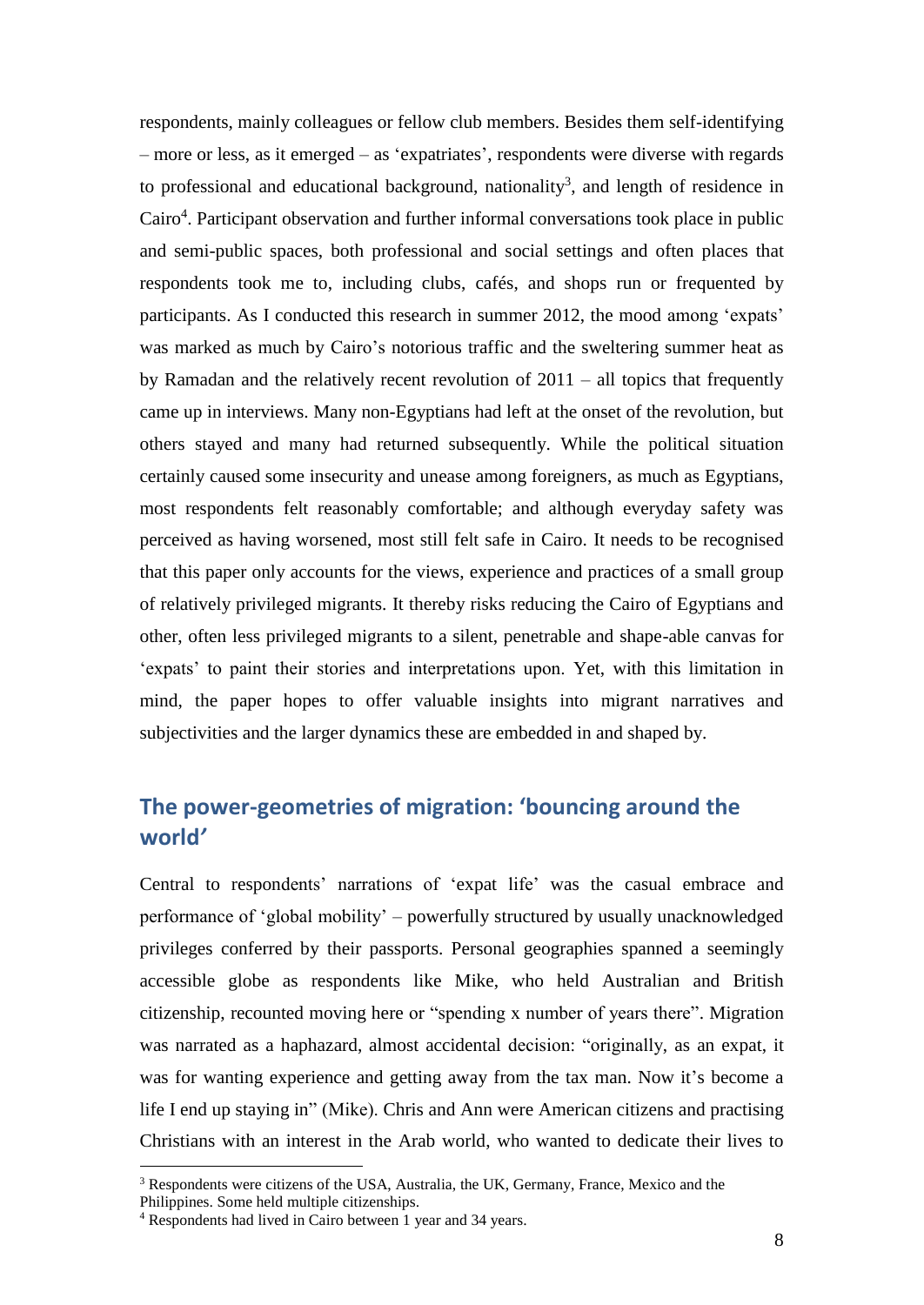further cross-cultural and religious understanding. Together with their two young daughters they had lived for some years in other Arab countries, before deciding to move to Egypt. Asked if they planned to stay in Egypt, Chris answered "yeah I hope so. It's home now, the girls are in school and we want them to have stability in their childhood and not *bounce around the world* like we have done so far". Like here, being an expatriate was frequently mobilised to allude to a seemingly spontaneous and effortless movement across the globe driven by personalities and lifestyle choices rather than necessity. Mike, Chris and Ann's experience was not unusual in that respondents often felt they had a wide choice of countries to live in. Frequently, their mobility across international borders was narrated as easy and 'routine', undisturbed by considerations of immigration regulation and while often bound up with career considerations, not necessarily dependent on profession or skills. The term 'expatriate' was thus mobilised to narrate and make sense of relatively privileged forms of migration (Croucher 2012). That they were privileged does not imply that these migrations were without challenges, emotionally or otherwise, but that access to the resource migration is unevenly distributed globally; 'privilege' always describes a *relational* location (Pease 2010). Accordingly, Weiss (2005) argues that social positions in a global context are increasingly dependent on spatial autonomy across national borders. If mobility as a social resource "gets distributed unevenly and in interconnected ways" and as such plays an important role in the "differentiation of society" (Cresswell 2006, p.220), this is more so the case for *international* mobility. Crucially, most 'expatriates' I encountered or their close family members held citizenship in the global North, and "for passport holders from OECD countries the world appears in easy reach, with relatively few restrictions imposed" (Neumayer 2006, p.81). Carens (2013, p.226) likens contemporary "citizenship in Western democracies" to "feudal class privilege—an inherited status that greatly enhances one's life chances", advantages that are entrenched "by legally restricting mobility".

Privilege also marked respondents seemingly unimpeded entry to and settlement in Egypt. Amin explained that "you can't really settle here permanently, it's very difficult to get residency. If you are not from a Western country, it's almost impossible and if you are from a Western country, there is ways, for example renew a 3-month tourist visa continuously". Indeed, given a patriarchal and ethnicity-based conception of nationhood, permanent migrants in Egypt are not eligible for

9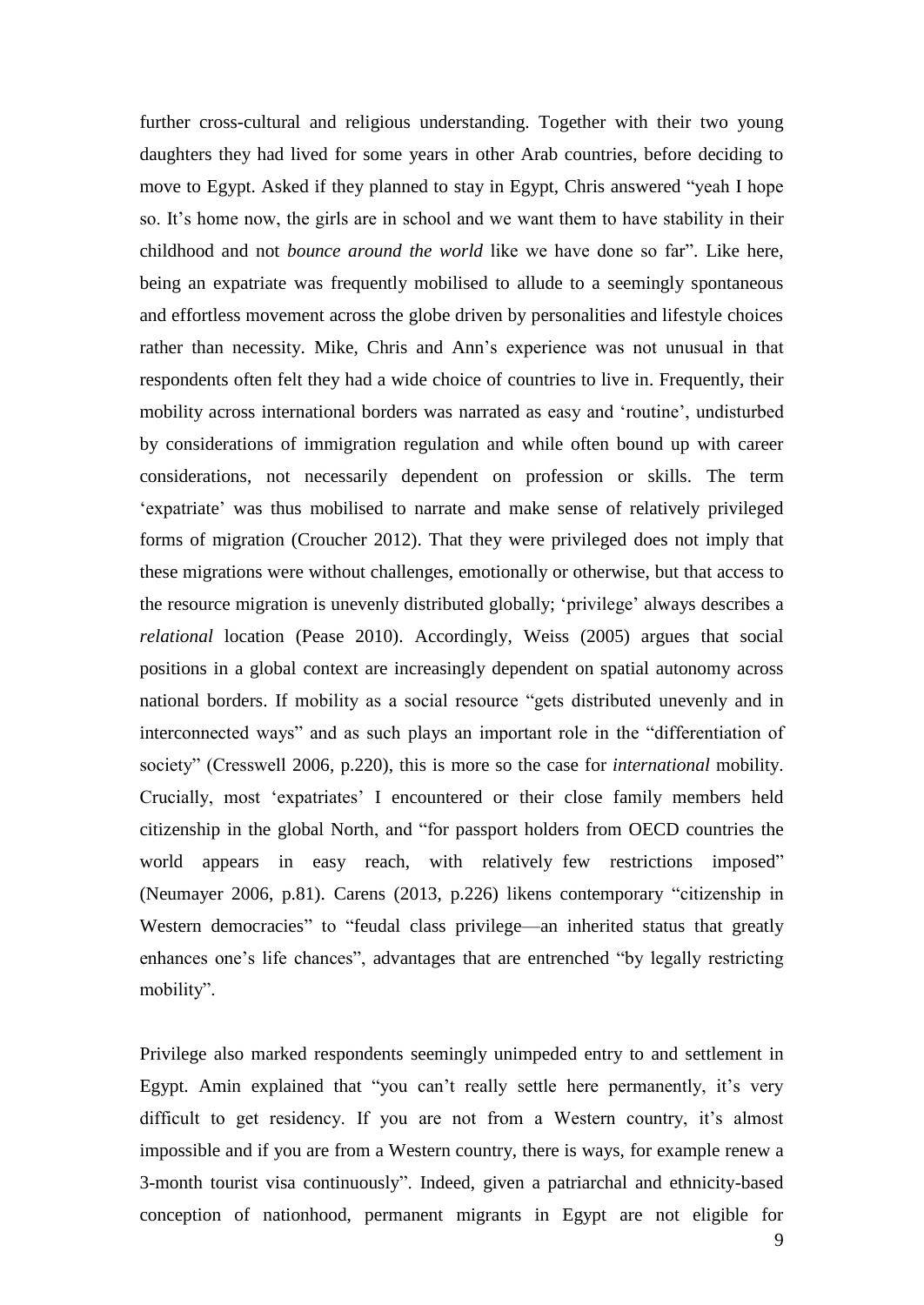citizenship regardless of length of residence or resources (Singerman 2009). Yet, as Amin and others recounted, the right passport could 'negotiate' Egyptian visa and immigration regulations. Technically, ignoring the tourist visa's employment restrictions constituted a breach of immigration status, a "semi-compliance" rendering migrants "deportable" (Anderson and Ruhs 2010, p.177; Ruhs and Anderson 2009). Thus, at least some 'expatriates' fit the category of the irregular migrant. Accordingly, Tom reflected

"there are a lot of people who have lived here for decades and have maybe had some jobs under the table, not official jobs or not paid taxes in Egypt or to their countries, they would come and go using endless supply of tourist visas. Which tracks with the same kind of argument that goes around in the States that these jobs are being stolen by illegal immigrants. So here the illegal immigrant might be the American or Brit".

The Egyptian state seemed unable or unwilling to intervene in such practises; despite occasional announcements of 'cracking down' on them (Parietti 2011), they remained largely unobstructed at the time of research. Yet, Egyptian public discourse was growing more negative toward 'illegal' foreigners, however, the perceived problem were the "'sea' of illegal African migrants 'flooding' Egyptian society and 'robbing' its youth of employment" (newspaper cited in Singerman 2009, p.461). And when Golia (2004, p.224, my highlights) cites estimates that "there are a quarter of a million 'illegal immigrants' *from a variety of African and Arab countries* in Cairo", this further suggests the invisibility of Western 'illegal' immigrants in statistics and public debates. It also highlights the "social construction" of the 'illegal immigrant'; as borders are implemented differently and selectively, '(il)legality', both its narrative construction and its enforcement are inherently entwined with wider realities of uneven global power (Engbersen and van der Leun 2001).

Despite an often professedly distant emotional relationship to 'home', respondents were engaged in continuous transnational practises and imaginations linking them to countries of citizenship. However, their transnationalism differed from other migrants' 'dense social networks', 'long-distance nationalism' or 'homeland politics' (Basch et al. 1994; Smith and Guarnizo 1998; Levitt 2001). While ties to family and close friends existed, transnationalism also took more pragmatic and instrumental forms (cf. Fechter 2007). Work lives were often transnationally organized and oriented as respondents worked for North American or European companies, which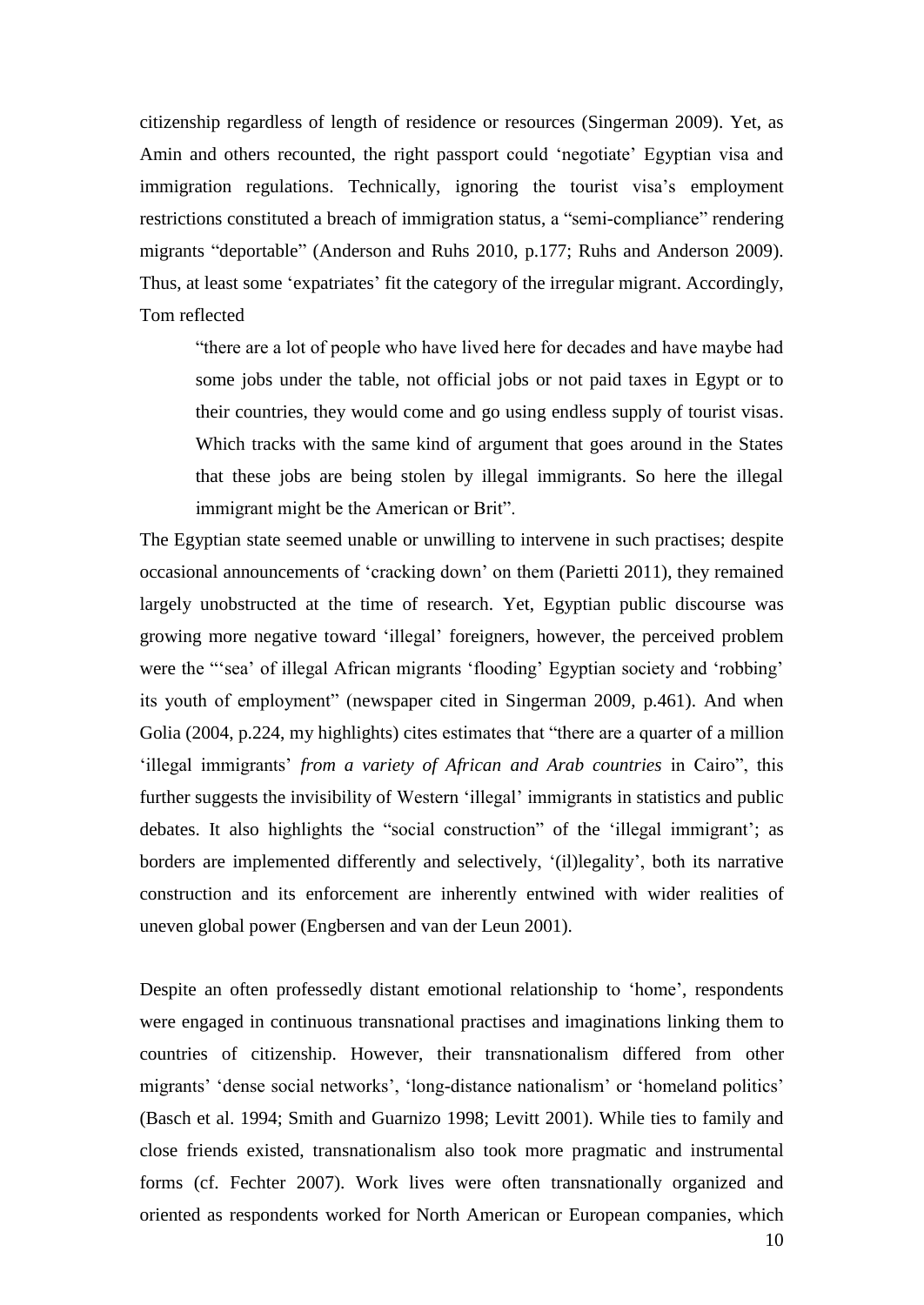implied wages in line with Euro-American rather than Egyptian standards. Other livelihoods mobilised access to transnational networks to import 'rare' goods such as German pork sausages or U.S. American car parts for four wheel drives otherwise unavailable in Egypt. Kirsten, in turn, drew on the symbolic capital of being a 'German licensed' health practitioner, in catering to better-off Egyptians and 'expatriates'. Moreover, especially Europeans talked about 'returning home' for medical treatment or to give birth and respondents or their children returned to Europe or the U.S. for internationally valued higher education. Kirsten's two children, born in Egypt, were just in the process of applying for German citizenship in order to attend university there. As Kirsten recalls laughingly: "and then they [her children] realised 'oh wait a second, actually this [German citizenship] could be really useful'… and well, we don't have any shame using it". Respondents were able to successfully negotiate transnational lives partly predicated on inequalities between countries of citizenship in the global North and a country of residence in the global South. Indeed as they skilfully navigated global power geometries they benefited, unlike most South-North migrants, from on-going citizenship in countries of origin that tended to possess greater economic and political power than Egypt. As Croucher (2012, p.4) points out, migrants' privilege "derives not only from their individual economic and social status […], but also from their membership in countries of origin that tend to possess greater economic, political, and cultural power in the international system".

In the context of highly unequal access to international migration, the largely unimpeded movement across international borders afforded by citizenship in the global North was thus a key 'privilege' enabling 'expatriate' lives. It deserves highlighting that privileged migrants' spatial autonomy arguably gives them an advantage only as long as other actors are confined to their respective regions or nation-states (cf. Kotef 2015). This indeed is a task actively pursued by respondents' countries of citizenship, which have strict entry regulations and arguably aggressive immigration apparatuses also affecting Egyptian nationals. As in the case of Egypt, the power geographies of access to migration often too neatly map on those of past European Empires, and Castles (2007, p. 360) argues that "the hierarchisation of the right to migrate can be seen as a new form of transnational racism" (cf. Boatca 2011). This underscores the need for analyses that recognise the nuanced interconnections of different and differentiated mobilities, connections that reflect and sometimes reinforce power (Massey 1994; Boatca 2011; Kotef 2015).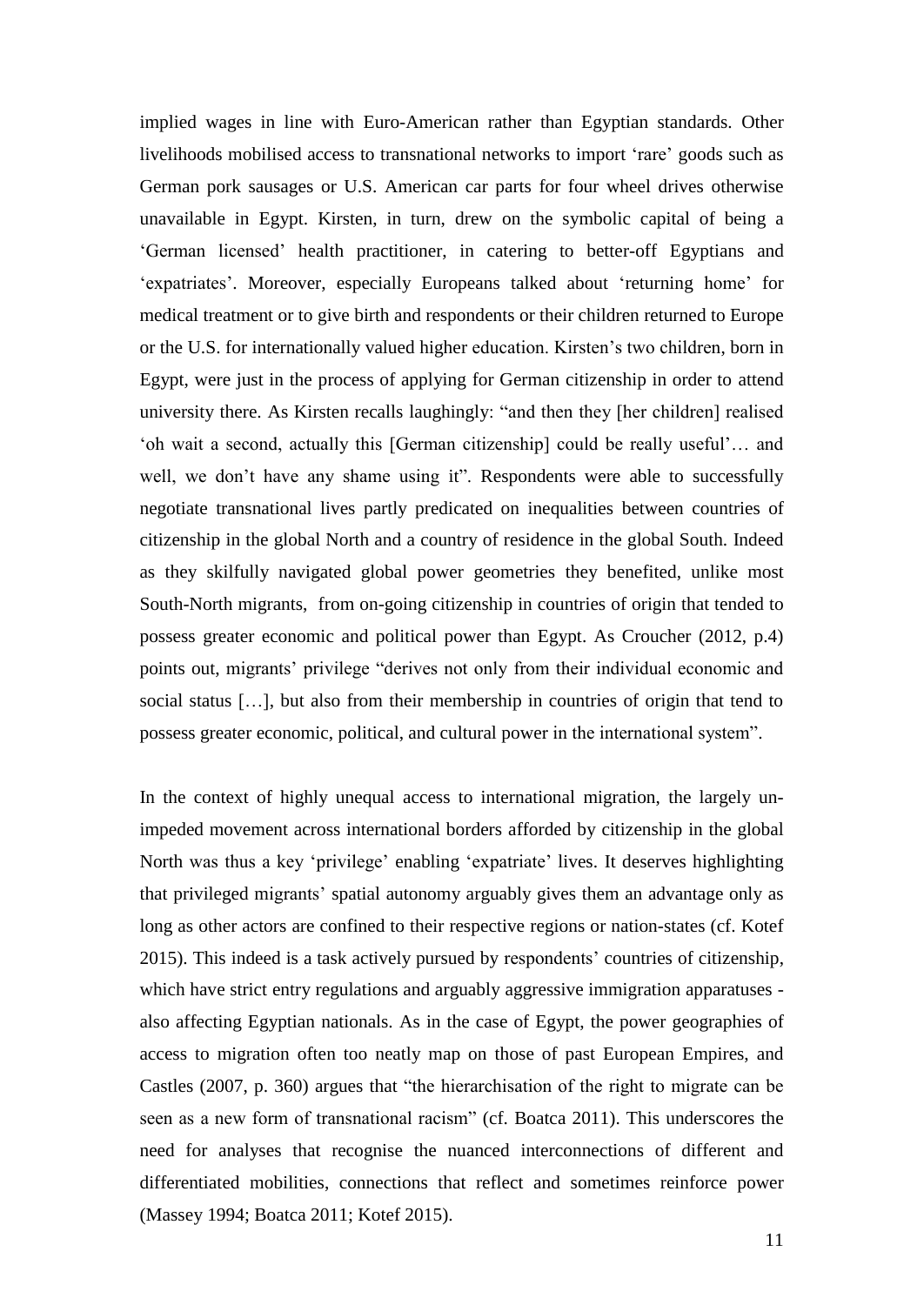# **Movement and public space: intersections of class, gender and racialisation**

The previous section illustrates the 'expatriate' as a subjectivity rooted in privileged access to international movement and transnational lives. The next two sections will outline how the spatialities and (im)mobilities, (social) boundaries and their transgressions, that made everyday 'expatriate' lives were classed, racialised and gendered in complex and intersecting ways. In line with findings by other literature, respondents experienced improved living standards as a result of moving to Egypt and 'expatriate' emerged as an inherently classed notion (Fechter 2007; Hindman 2009; Walsh 2010; Lundström 2014). As Maria put it: "being an expat here, you are being pampered a lot". Yet, not all migrants in Cairo identified as 'expatriates' were skilled or high earners by the standards of their countries of origin. Even formerly workingclass and 'unskilled' respondents like Harald. who ran a small business catering to the 'expat community', had a comfortable life including domestic staff and a driver. As Karkabi (2013, p.58) observes for South Sinai, many European working-class or middle-class migrants became "part of the financial elite", holding "a strong bargaining position in claiming privileged rights". Tom commented on dynamics of shifting privilege, observing that among expats there are some "who are not considered privileged where they are from nor would they consider themselves as such but just merely by having a bit of money in their bank account and a passport from some other country, they come here and they are instantly privileged". Their class position shaped which parts of the city 'expatriates' lived in and were discursively associated with. In the past, wealthy foreigners would reside in Cairo's "European Sector", today's downtown (Sims 2010). From the 1990s onward, however, most upscale establishments and offices and many affluent Egyptians and foreigners relocated to today's more prestigious quarters, including Mohandiseen, Heliopolis, Maadi, and Zamalek (ibid., p.56). It was these neighbourhoods that spatially framed respondents narratives about their 'expat lives', and it was in Maadi - "such an expat place" as Tom described it to me - that most of my respondents lived. Maadi was conceived by Britain's colonial architects as an "exclusive residential enclave" and was then a rural suburb (Abu-Lughod 1971, p.201). While now embraced by the city's vast sprawls, Maadi has retained some suburban flare and its association with foreign elites, hosting embassies and international schools, as well as clubs, shops, restaurants and cafés catering to better-off foreigners and Egyptians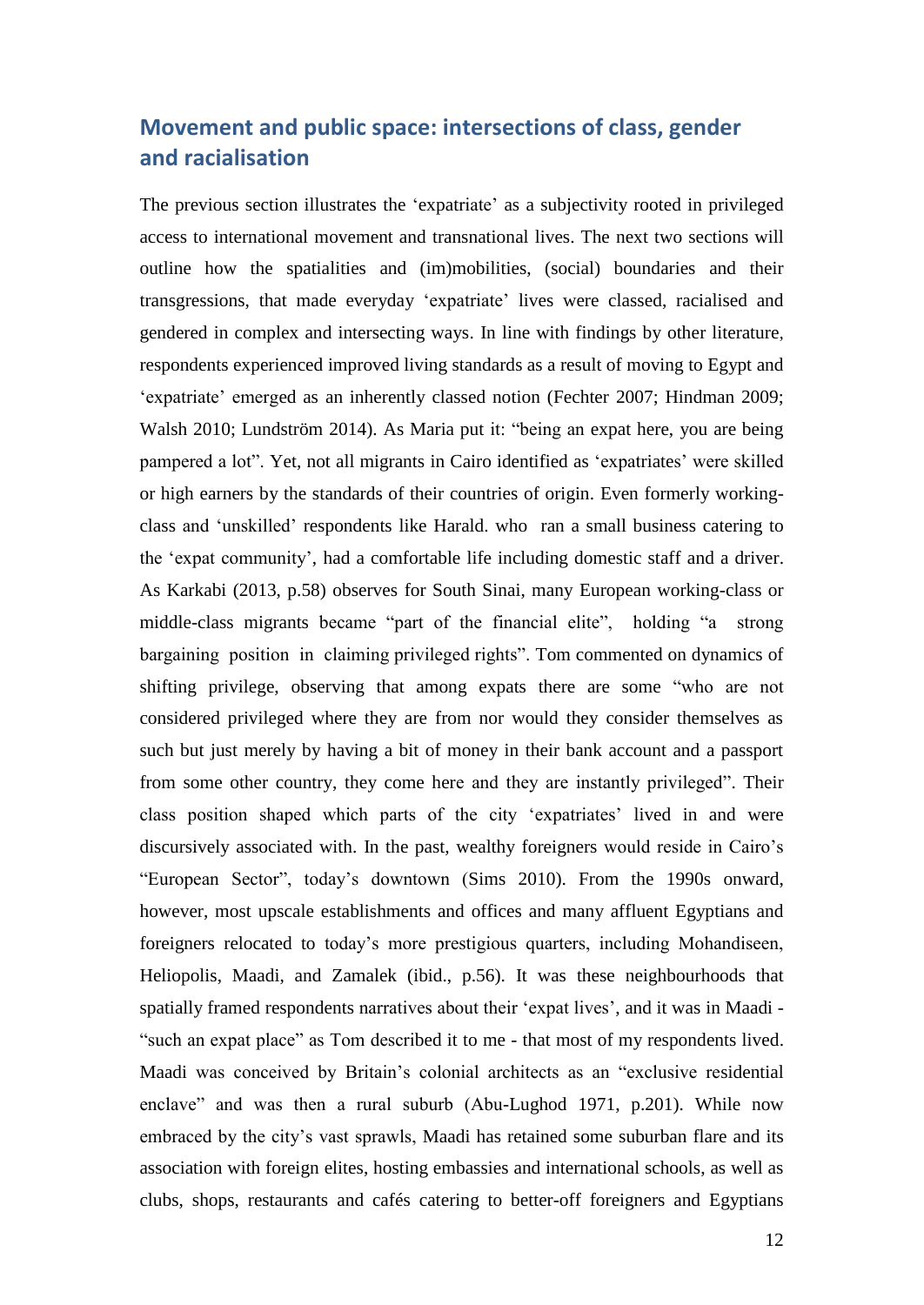(Singerman and Amar 2006). Class positions and social status also shaped respondents movement across the city and most 'expatriates' did not have to rely on public transport in navigating the vast metropolis that is Cairo. If they did not have their own car or driver, they habitually used taxis.

Contrary to many other migrants, respondents' gained not only in material comfort, but also in social status from their migration. Yet, expatriates' elevated social status derived "not only from their individual economic and social status" (Croucher 2012, p.4), but was partly rooted in their association with the 'West'. The 'expatriate' was discursively associated with the 'West' and while international in composition the 'expatriate community' was numerically dominated by North Americans and Europeans. As Mike told me, the expat club he chaired was "fairly diverse" with members of 72 nationalities, but "Brits are the biggest group, followed by the Americans, followed by the Canadians". Amin explained that "there are a lot of nonwestern foreigners. I guess they tend to be a bit more separated from the *Western expat community*". 'Western' foreignness seemed to infer privileged treatment vis-àvis Egyptians, also in navigating Cairo. Respondents recounted that they had gotten away with misdemeanours such as traffic violations and when Mike and his friends rode home in a taxi long after the curfew during the revolution, they were waved through by police officers. Generally respondents felt that being foreign resulted in extra respect and preferential treatment also by local authorities: "you just have a bonus as a foreigner. If it's me and an Egyptian, they will believe me, and no matter how much I am lying, they would believe me" (Kirsten). As de Koning (2006, p.225ff) argues, in Cairo 'Western' things – be it a "café latte", or "American diplomas" – often carry social status and speaking a European language, especially English, is a clear class distinguisher (cf. Ghannam 2006).

Yet, citizenship is not visibly inscribed on bodies and especially in navigating public spaces whiteness frequently emerged as the assumed embodiment of being an 'expatriate' (cf. Knowles 2005; Fechter 2005; Walsh 2010; Leonard 2008, 2010ab). When discussing 'expat life' post-revolution, Mike described that "on a scale from 0 to 10 we have gone from 0.5 to 1 in security problems. So it doubled but is still fairly low". The main change, he describes, is that the "Muslim brotherhood, or the Salafistas feel like […] they can pick on blonde, blue-eyed foreigners, you know". Mike's focus on blonde hair and blue eyes not only narrates those inhabiting 'expat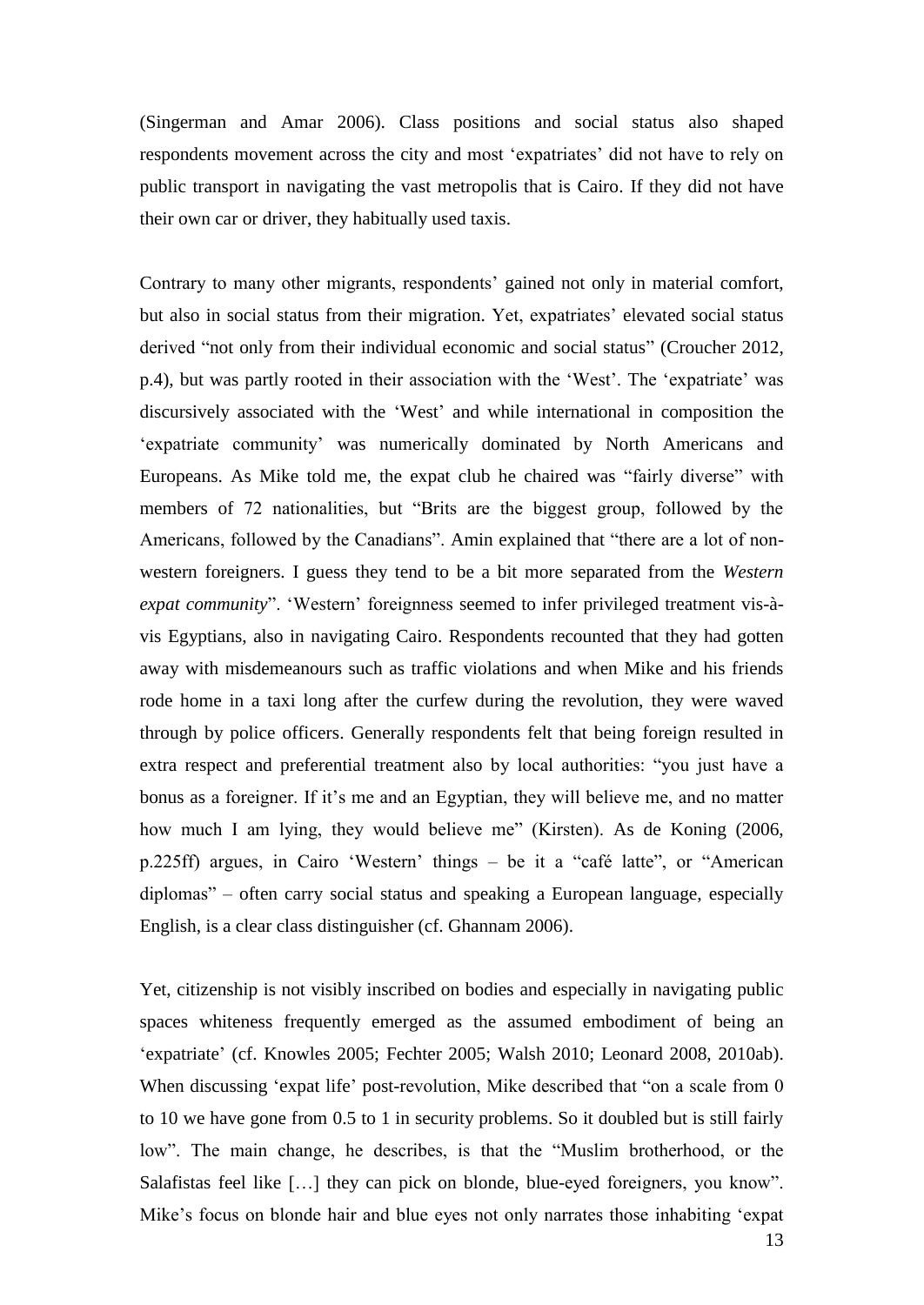life' as white, but also highlights white respondents' reluctance to name or discuss their whiteness directly. The "you know" with which his description trailed off is just a throwaway remark, but in this context it is one that does some work in creating a shared identity around whiteness. It drew me into a relational 'community of whiteness', that assumedly shares a common sense and proves bonding by being potentially threatened. Kirsten, when talking about Ethiopian and Sudanese migrants in Cairo, asked "but I think those then aren't counted as expats, are they?" In fact, Maadi is one of the main Sudanese districts in metropolitan Cairo (Jacobsen, Ayoub and Johnson 2014), yet these substantial Sudanese communities were not referenced in respondents' imaginations of Maadi as an "expat place". Similarly, Mike's club's predominantly Sudanese staff was absent from accounts of the 'expat community' provided by Mike (and other club members I spoke to). Respondents were more likely to position Sudanese as refugees, as Mike explained "they [Sudanese youth] have only known refugee status". Yet as Jacobsen et al (2014, p.146) explain, while notoriously difficult to estimate, potentially "less than half of the Sudanese in Egypt are refugees and asylum seekers". In any case, the "separation" between migrants that Amin noted often played out at the level of social categories, social life and imagination rather than in physical space. While pointing to the category 'expatriate's association with 'Western' whiteness, Karen also related her own conceptual insecurities about it. Ultimately, both might be linked. Being white was never an 'enunciated' criterion for being an expatriate; the association, and indeed conflation of the two happened exactly in the space of the category's conceptual ambiguity. This meant that while whiteness, status and privilege remained tethered in the 'expatriate', the shared identity and community created under the label was ostensibly 'colourblind'. And indeed not all those that self-identified as expats where white or could transport their whiteness to Cairo.

While whiteness remains a transnational resource, its functioning can shift and differ by context (Knowles 2005; Leonard 2008, 2010a; Andrucki 2010; Walsh 2010, Leinonen 2012; Lundström 2014; Andrucki and Max 2013). The centrality of whiteness, but also its ambiguous effects emerged clearly when non-white respondents recounted their movement in public space. Respondents had cars or used taxis to navigate the sprawling metropolis of Cairo. Yet, locally some walked and while respondents generally positioned Maadi as an 'expat place', its public spaces and especially streets implied an encounter with 'Egypt'. Amin's experience is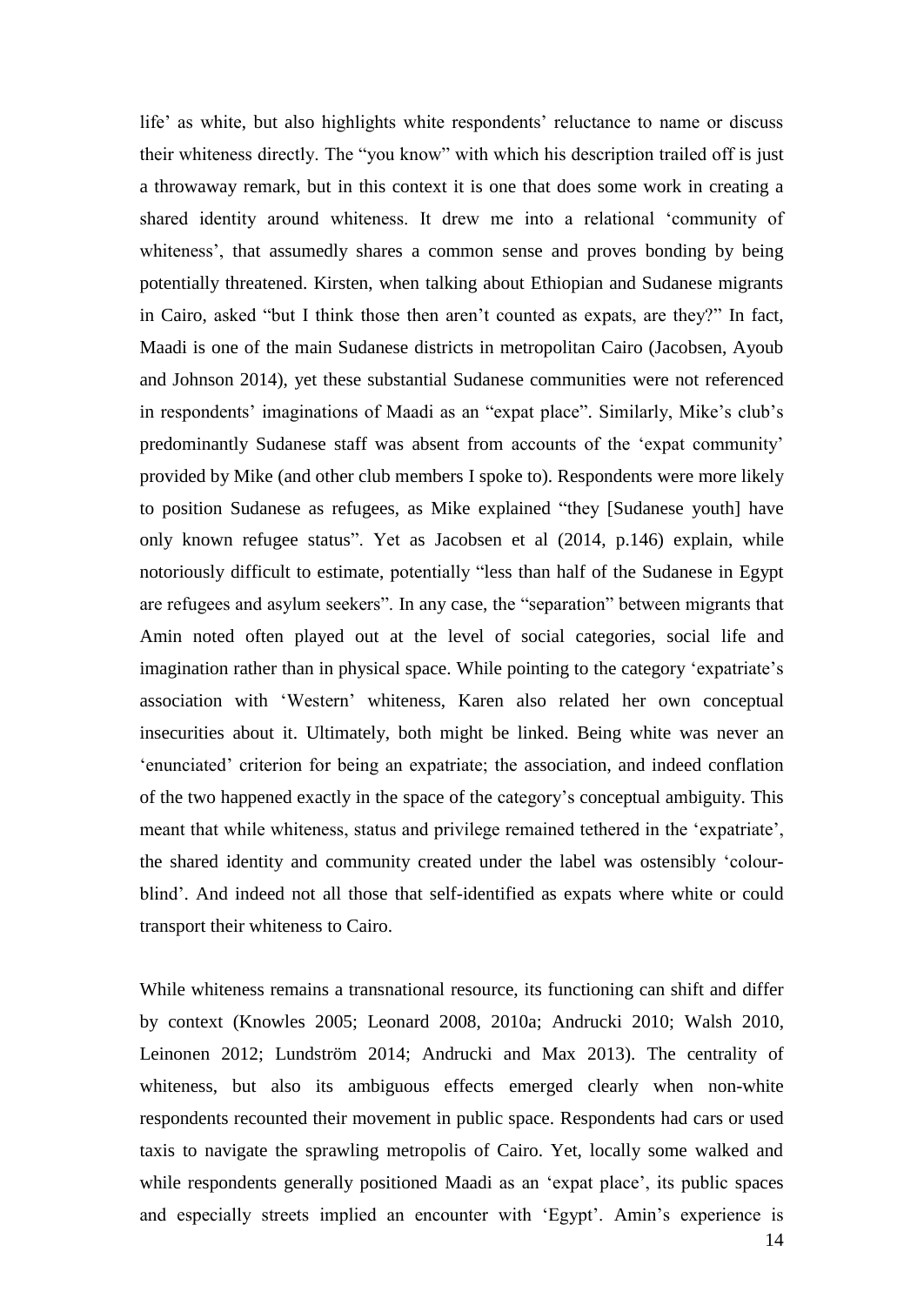instructive. Being Indian American he often 'passed' as Egyptian, which he welcomed in his general attempts to break out of the "expat bubble". As he explained, passing allowed him 'free' movement in public spaces, unnoticed and uninhibited by certain forms of attention such as the frequently shouted "Welcome to Egypt" and without the increased self-consciousness of being visibly foreign. Even more so, "looking Egyptian" became important for Amin inasmuch as it made it easier to engage in activities which he considered differentiated him from "most expats [who] tend not to be plugged into actual Cairo" and "live in a bubble" (Amin). For instance, it allowed easier access to political demonstrations or "non-Western concerts" which he frequently attended. Yet, Amin's 'passing' as Egyptian was notably just that, an always partial, temporary blending that, if implicitly, relied on the assumption that his passport would allow him to navigate uncomfortable situations and ultimately to return to the U.S. for higher education: "I have to go back for graduate school eventually" (Amin).

Notably, Amin narrated his experience of 'passing' quite differently than Julia. Julia was Mexican and passing as an Egyptian *woman* meant she struggled to rely on spatial privileges attached to whiteness and felt inhibited in her mobility. When I spoke to Julia and a group of her female friends and colleagues at an expat club where they worked, she explained that she had recently received negative attention when walking in Maadi. Unlike sexual harassment, this involved comments from both men and women assumedly about her clothing being inappropriate during Ramadan. As Julia recounted:

"…I was comfortable in Ramadan last year, and it was my first time in Egypt. And now I feel uncomfortable walking in the street because everybody is looking at me like, 'you're not covered' or something, especially when I'm trying to get a taxi… and even women, one girl was telling me something in Arabic, I didn't understand but my friend told me 'oh she is just saying bad things because you're not covered'…I think people think I…

Others: …that you're Egyptian! Julia: ..yeah that is my problem Others: you could pass…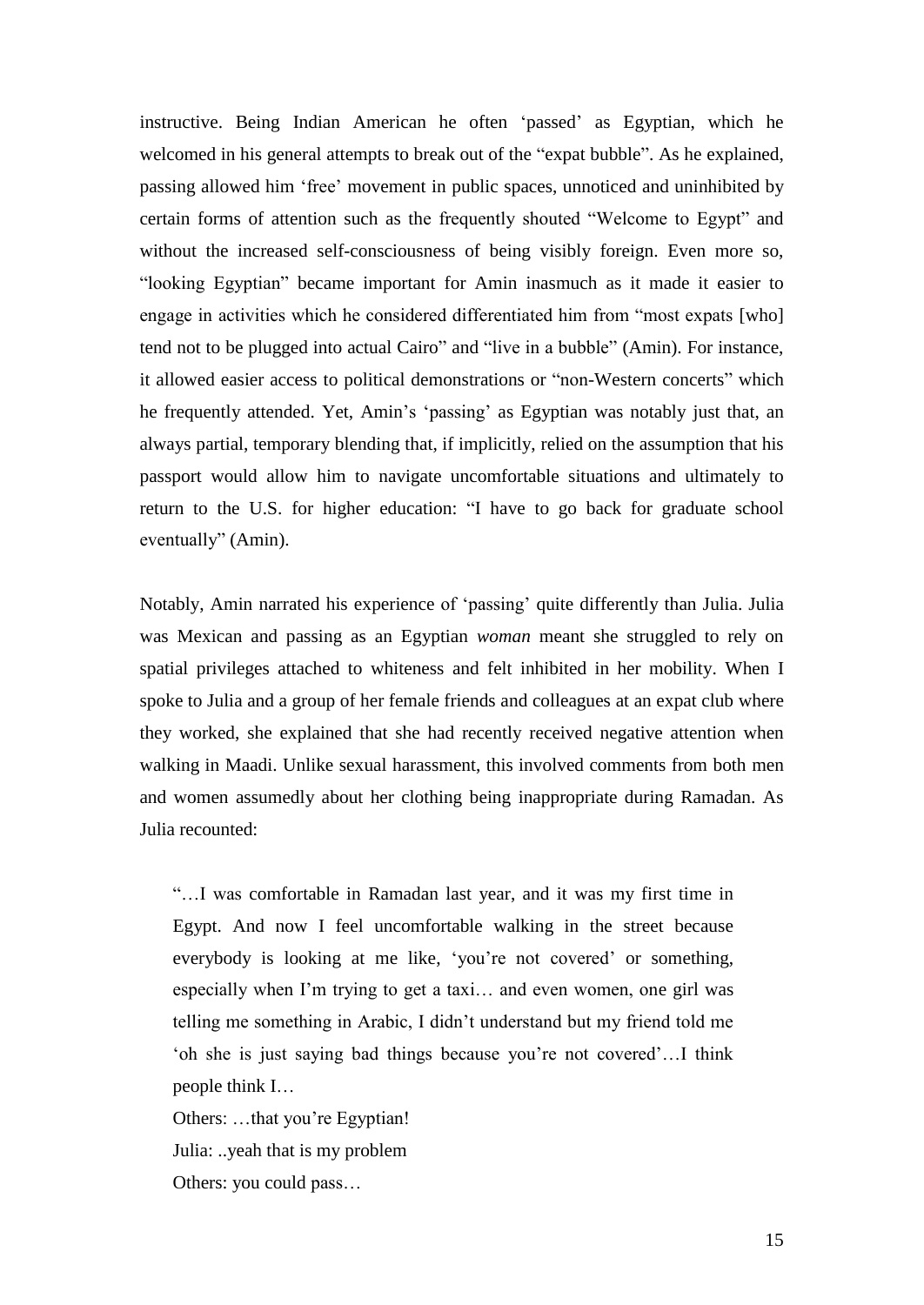Julia: yes that is my problem, they think 'oh you're just like us', …so now sometimes I'm just with the boys [her sons] walking with them and speaking in Spanish, SPANISH"!

Being mistaken as Egyptian significantly affected Julia's comfort and perceived safety in moving through the city. In their negotiation of public spaces, foreign women became subject to Egypt's dominant patriarchal gender regime, where even the relatively unrestricted movement of liberal middle and upper class women takes place within tight frameworks set by class and morality, also 'policed' through widespread gender-based street harassment (de Koning 2006; El Feki et al. 2017). Yet, Julia and her colleagues assumed that foreign women – by virtue of being foreign – had and could expect more leeway than Egyptian women in their public movements, for instance not covering their hair. Crucially, this was not just any 'foreignness', but one associated with status and embodied as white that expected to inhabit public space largely on its own terms (Ahmed 2007). Temporarily losing the privileges that came with being identifiable as a 'Western' woman led Julia to consciously perform her 'foreignness' by speaking Spanish - notably a European language - "loud and clearly".

As Massey (1994 p. 148) notes, accounts of spatial processes need "differentiating socially" and accordingly, analyses of 'privilege' in migration need to be cautious with broad generalizations. Everyday (im)mobility was shaped in complex ways by how respondents' bodies were gendered and positioned on scales of whiteness (cf. Walsh 2010). Privileges of citizenship and class associated with 'expatriate' status were easier to claim for some than for others, partly depending on the ability to transport and translate valuable immaterial resources like whiteness (Lundström 2014). As Ahmed (2007, p.150) argues, whiteness "orientates bodies in specific directions, affecting how they 'take up' space [and…] what it is that bodies 'can do'". Yet, this played out differently for men and women in a context where women face tight control through discourses of morality as much as everyday practices of street harassment. This section thus not only suggests the frequent, if usually implicit racialisation of the 'expatriate' as white and 'Western' – it also speaks to the ambiguous experiences of non-white expatriates negotiating the privileges their class, nationality and, in some cases, gender confer. Access to privileged movements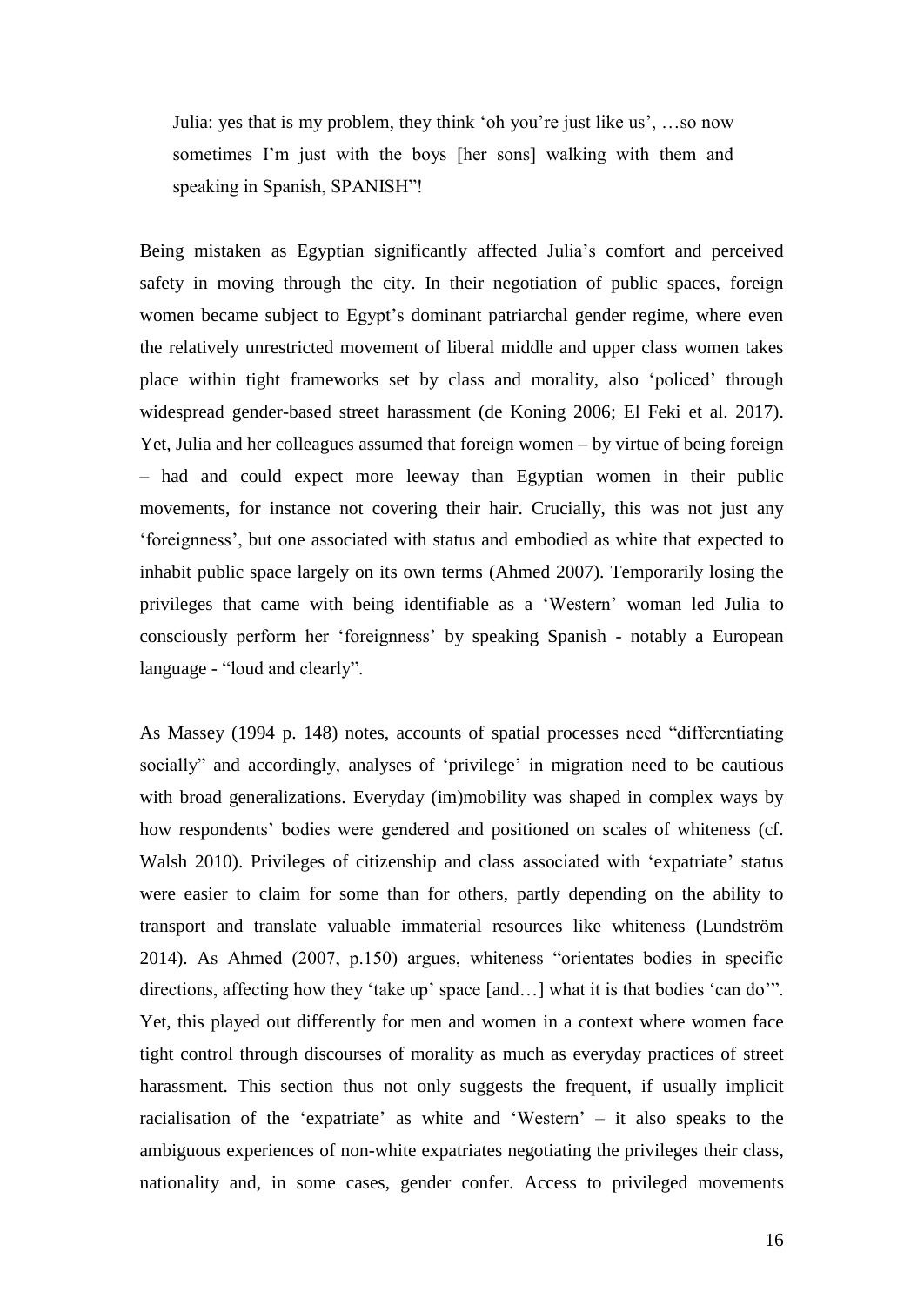hinged on how one's body was racialised and gendered in complex, intersecting and sometimes counter-intuitive ways.

## **The 'expat bubble': boundaries and transgressions**

Mike, when I asked him whether he self-identified as an expat, answered with an emphatic "Oh yes - removed from your own country. Not a resident, eh, not a eh citizen of this country". Mike's slip of tongue speaks to what respondents associated with being an expat, namely not living in Egypt as much as in the 'imagined space' of the "expat bubble" (Amin). The concept of a 'bubble' evokes imaginations of enclosure and separation and denoted a sense of groupness dependent on spatial as much as social segregation from Egyptians. Whether talking about their own lives or critiquing others, 'being an expat' as a negotiation of being in place in Egypt was narrated around limited social interactions with Egyptians and limited engagement with 'real Egypt' (cf. Fechter 2007; Fechter and Walsh 2010; Croucher 2012). For instance, Maadi hosted what Tom described as a "network of expat clubs", reflecting the important yet controversial role of 'clubs' for contemporary expatriate as much as colonial socialities (Leonard 2008, 2010b; Coles and Walsh 2010; Beaverstock 2011). While Tom was member of an exclusive, embassy-affiliated club, he described, with some amusement, another well-known 'expat club' just down the road: "if I were back in New York, it would sort of just be a rough bar, you know, like there was the feeling like a fight could break out there". Spatial markers of class distinction do not translate neatly across contexts, and what was a privileged expatriate space in Cairo resembled far from upper-class establishments in New York City. Mike, who was chairman of the 'rough' club explained laughingly: "it's designed basically to give a place of refuge from life in Cairo. A nice way of putting it, it's an oasis. [SK: What is a not-so-nice way of putting it?] To get away from the bloody Egyptians!". Accordingly, the club's membership was not open to Egyptians. Similarly, Maria explained to me that the club she managed capped Egyptian membership at 12 percent, given its aim to "serve the expat community". Facilitating social contact with Egyptians clearly did not fall within the remit of "serving the expat community"; instead, clubs were imagined and managed as spaces 'away' from Egypt.

Spatial arrangements like clubs were thus linked to social distancing and these sociospatial boundaries were reproduced discursively. It was against often Orientalist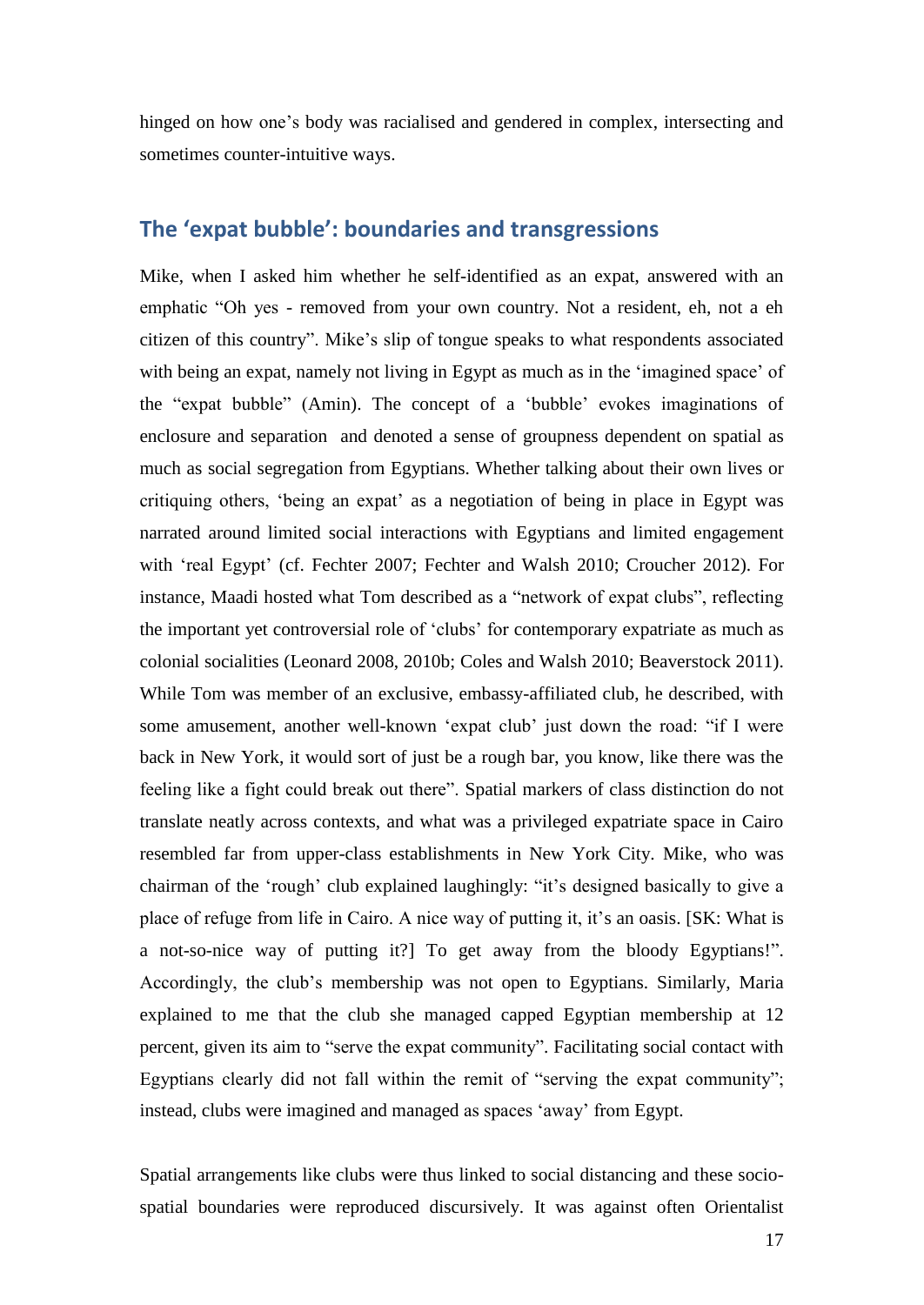imaginations of 'Egyptians' that the 'expat' came into being with an unlikely homogeneity. As Nadja stated: "I have my group of Italian, group of English, group of French, we go as groups, but the beauty of Egypt is that it is easy to be together, as an Expat group, which in Europe or other countries it would be more difficult". The 'expat group' here achieved a provisional and spatially contingent presence and unity by being constructed simultaneously within and against 'Egypt' as a constitutive other. Orientalist discourses, racially imbued and gendered, were "powerful tools" in these constructions (Sheppard 2002, p.231). Nadja, for instance, evoked wellrehearsed notions of the vulnerability of white femininity when 'warning' me about "an increasing number" of young European women mistreated by Egyptian men. She described a "recent incident" of a young Swiss woman who married an Egyptian and moved with him to Egypt, where he mistreated her, forced her to wear the headscarf and forbid all contact with her family: "As I told you they are really sympathetic. An Egyptian is like a chameleon, okay, he can go to Japan and behave like the Japanese, he can go to Germany and behave like the Germans, ok, no problem. The problem is that until they are outside Germany, they are wonderful" (Nadja). The Egyptian man as a generalised figure here poses an inherent threat to young 'Western' women; and by extension to the 'West' as such.

Frequently, Egyptians were cast as essentially lazy, lacking ability and unreliable, characteristics positioned as underlying Egypt's 'lack of development' and suggesting a directionality of assimilation that reproduced colonial power relationships. As Said (1997) argues, Orientalism underlies contemporary depictions of 'Arab' cultures and people as backward, irrational, and untrustworthy. Accordingly, Chris noted: "They say of Egyptians you have to stay right on top of them, or else they are not going to work". A similar theme marked Harald and Lisa's discussion of domestic staff. As Lisa explained, "everyone says, better take one of the Filipinas, they clean and are hardworking. The others don't really feel like working". Harald added, "well, the Egyptians … there are many among them, where you'll be missing 100 pounds, you'll be missing a camera.... Mine was passed on by a good friend and then you'll also take an Egyptian one. Well, mine is a bit slow, but I don't care. She can clean the whole day if she likes, she'll get the same money" Later, Harald argued that:

"I don't understand how they do business at all with this mentality. I mean it's slowly changing now with the younger generation, I mean they have also been educated in these [foreign] schools and have enjoyed a different upbringing,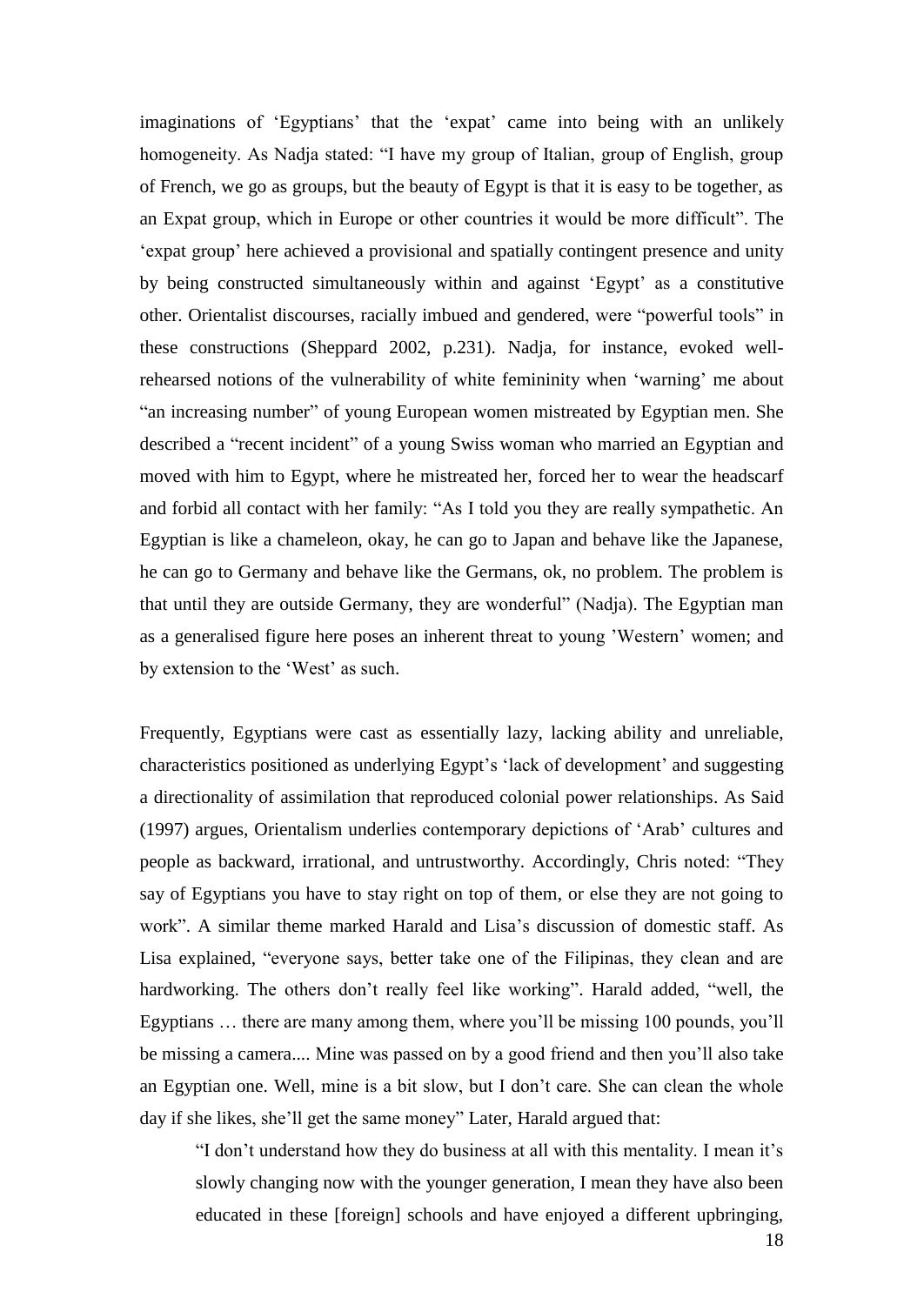they already have a bit of a different mentality. So it's changing, but it will take another two, three generations".

Echoing colonial civilizing missions as much as developmental narratives, Harald suggests that Western education and cultural influence will slowly help Egyptians 'develop' (cf. Armbruster 2010; Walsh 2012). As Sheppard (2002, p.322) noted, Orientalist discourses "continue to play an important normative role in developmentas-modernization discourses". Such rehearsed Orientalist imaginations not only did work to reproduce the enduring status of European education and culture, they also justified 'expatriate's lack of 'integration'. Indeed, the 'assimilation' of Egyptians into 'Western' cultural-educational contexts was considered as a motor of progress, even in Egypt itself. This contrasts markedly with assimilationist discourses in Europe or North America, where migrants are expected to socio-culturally assimilate into the host society (Glick-Schiller et al. 2006).

Yet, such discourses and the 'expat bubble' were contested and challenged among migrants themselves as some tried not to move within the 'pre-inscribed' expatriate circuits and geographies. Kirsten and Amin lived in Mohandessin and downtown Cairo, neighbourhoods which they narratively located as 'outside' the Maadi 'expat bubble'. Signifying their distance to the migratory model 'expatriate', they narrated alternative geographies of Cairo, referring to the recent protests, African neighbourhoods and Nubian music scenes. Ann and Chris lived in Maadi, yet made a conscious choice to distance themselves from the 'expat scene' by inserting themselves in spaces like the Coptic church or the Egyptian language school, which they suggested physically and thereby socially removed them from other foreigners. Asked whether they would use the term 'expatriate' to describe themselves, Chris hesitated: "not so much I guess, foreigner more often. I mean we will say the Arabic word for foreigner when we describe ourselves to Egyptians". Unlike other migrants, Ann and Chris imagined an audience to their self-positioning that included Egyptians, which reflected their social interactions and friendships with Egyptian colleagues and neighbors. Yet, Chris had drawn on the term expat just shortly before, explaining "we have not been involved a lot - we had [our daughter] playing soccer, which was mostly expats. And you know we are all expats in the building and we know a school that's mostly expats, although we don't send our kids there". Like others', his relationship to the migratory model 'expatriate' was ambiguous; and notably,, respondents felt they were largely able to *choose* whether and to which extent to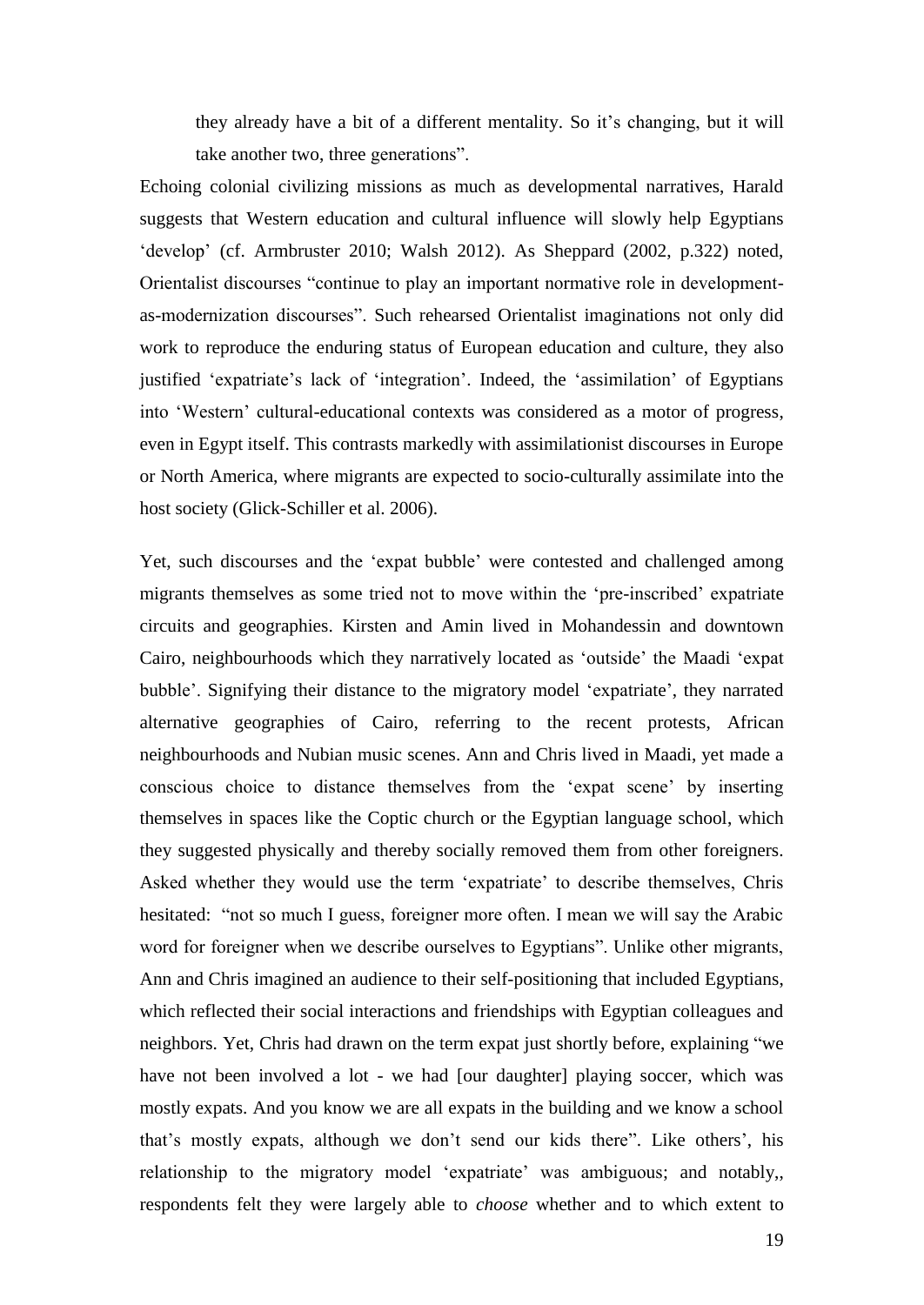participate in what they saw as Egyptian society and life. As Jessica and Maria agreed, socio-cultural integration into Egyptian society *"is up to the person"* and , for instance, those who spoke Arabic did so largely out of personal interest rather than perceived necessity. Raj (2003) argues that's middle-class migrants hold enough social and cultural capital to assimilate selectively. Studying Arabic, not joining expat clubs, trying to socialise with Egyptians, or living in neighbourhoods perceived as less popular with 'expats' were preferences of nevertheless privileged migrants. And often these choices were then explicitly engaged, as markers of identity, to situate themselves outside and against what it meant to be an 'expatriate'.

However, there were moments where choice was suspended as the boundaries between expat spaces and everything deemed 'Egyptian' were defended. Kirsten had already in Germany and prior to marrying her Egyptian husband, converted to Islam and started wearing the hijab. She recounted that this caused problems when she arrived in Egypt in the 1990s: "they said 'what, you don't want to eat this piece of pork now and come here with that headscarf'. I was excluded from German reading circles because of that, officially". Kirsten felt that 'bi-nationals', a term she prefers to 'expat' for women married to Egyptian men, were treated like "second class foreigners" in Cairo's expatriate circles: "at the embassy it's also like 'married an Egyptian? Problems? Well, your own fault; Tough luck'". Kotef (2015, p.114) argues that "space becomes political via the movements it allows and prevents, and the relations that are formed or prevented via these im/mobilities". The social and cultural boundaries separating the imagined space of the 'expat bubble' from 'Egypt' appeared explicitly and implicitly guarded. In her marriage to an Egyptian, but maybe even more so in her conversion to Islam, Kirsten had transgressed important boundaries as social spaces, their meanings and rules were negotiated, even fought over on women's bodies. Highlighting again the intersectional and internally differentiated nature of privilege, the social and spatial boundaries marking 'expatriate foreignness' and who was allowed access or transgression, were embedded within wider racial, gendered and religious hierarchies.

#### **Concluding comments**

This article has argued that 'expatriate' as an identity category narrates a particular arrangement of both 'local' and 'global' (im)mobilities, spatial relationships and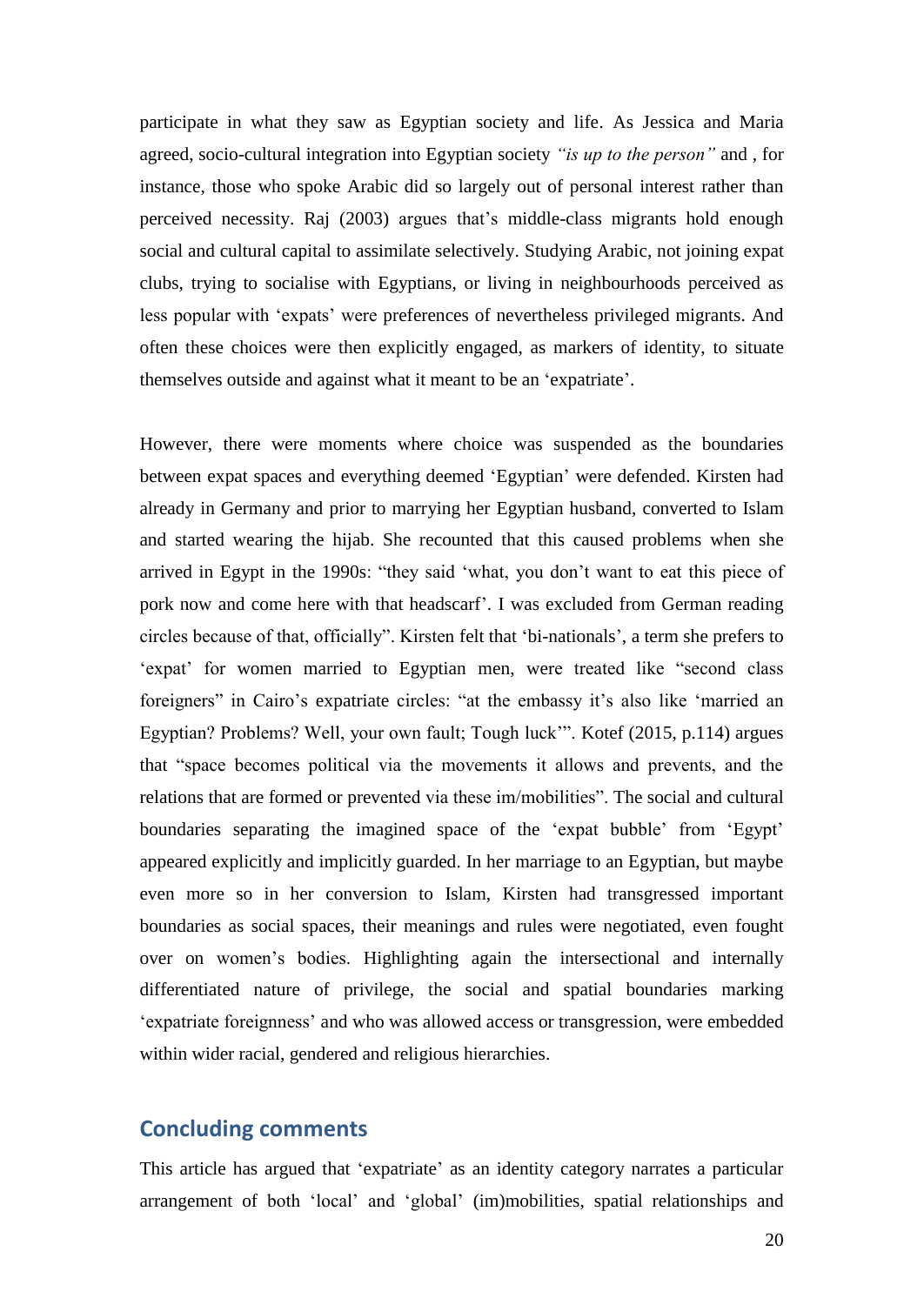imaginations, that are linked to 'migratory' privileges rooted in hierarchies of citizenship, class, 'race' and gender. It premised that rather than taking categories of migration like the 'expatriate' as given, their construction, contestation and effects demand situated and context-specific analysis. Increased attention needs to be paid to how different migrant categories, figures and identities are created in and through various social domains; how these processes relate to wider power geometries and inequalities; and how different categories in turn seemingly justify or normalize different and unequal treatment. Such analyses can move beyond over-simplifying celebrations of a new 'age of mobility' or generalised depictions of a disempowered 'migrant'. Space and movement are domains of governing and social differentiation. Migrants' movements, space-making practises and spatial imaginations are entwined with the production of 'expatriate' subjectivity and, crucially, relate to wider power formations. What spaces one imagines, participates in and re-creates, where one goes and where one does not go, can and cannot go, and how one goes there, are all inherently entwined with 'who one is'.

Like other migrants, respondents skilfully navigated and made use of global differences in opportunities, wealth, and status they were presented with. Yet, unlike many other migrants, they did so from a privileged position within the global powergeometries of international migration. With varying importance and intensity, privileges of citizenship, financial and cultural capital, a positioning as 'Western' and a racialization as white shaped respondents' movements, the relations close and far they could mobilise, spatial practises they engaged in, the places they created for themselves, as well as their geographical imaginations; and these were often identified as and narrated along the terms of being an 'expatriate'. Possibly not all, and certainly not only, but especially those migrants that come to Cairo from the global North can be considered privileged migrants. More specifically, being an expat in Cairo often narrated a lifestyle predicated on readily available and casually embraced global mobility that moreover allowed transnational lives structured by and dependent on inequalities between global North and South; it implied simultaneously laying claim to the country of citizenship and to 'Egypt', which in interdependent ways shaped the everyday 'place' migrants inhabited. Yet, to occupy a privileged position in the 'power-geometries' of international migration, individuals did not necessarily have to classify as privileged in origin countries (Croucher 2012). Especially citizenship of the global North was a powerful 'raw material' constituting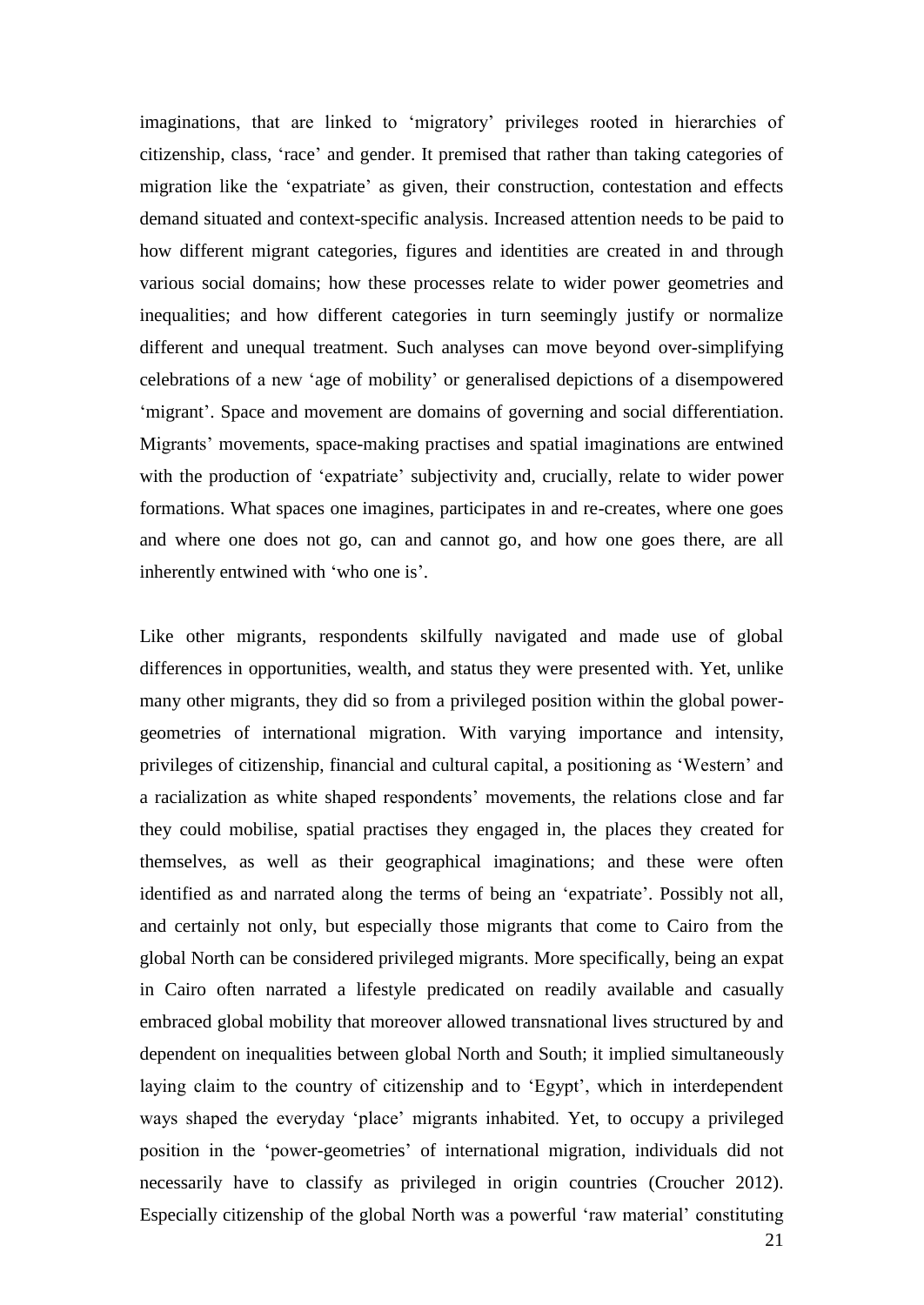the 'expat' in Cairo; it carried symbolic capital and facilitated material benefits, both crucial in negotiating everyday life. It was bound up with assumed and real class status and – imperfectly –projected onto and read of bodies as whiteness. The spatial practises and movements associated with 'being an expat' thus often reproduced and guarded a geographically located, classed and racialised foreignness, which in its various forms and embodiments was central to claiming privilege. As such, narrating the expatriate into being also included an orientation to the 'West' that in its performance often relied on on drawing spatial, social and discursive boundaries, most powerfully against the local 'Egyptian'. While some drew on Orientalist tropes in doing so, others aimed to overcome these discourses and the segregation traditionally associated with expatriates.

Yet, this research also revealed the diversity and complexity of migrants' personal geographies spanning Cairo and beyond. This belies any notion of a static, homogeneous and unified 'expat life'. In navigating Cairo, whiteness became a powerful structuring force, and in many ways resource, to which however not all 'expats' could lay equal claim, and the everyday effects of which were inherently gendered. Such findings caution against generalised notions of privilege in migration, which ultimately requires an intersectional and situated analysis. Also, space- and place-making are on-going endeavours, movements can always be re-directed and contested identities such as the 'expatriate' are shifting and open for re-negotiation. This is especially the case as the wider conditions, within which they emerged, change. Ultimately, the research suggests that far from being an ontologically secure, easily definable type of migrant, the 'expatriate' emerged as a shifting and fluid category that narrated social as much as spatial relationships and signified a particular way of migration and settlement in Cairo. Yet, while the 'expat' emerged as an ambiguous and precarious contextual achievement, "relations of dominance may be maintained precisely through the instabilities of meaning. […] The very slipperiness is one of the resources which produce the effects of power" (Massey 2005, p.175). Privileged migration, exactly in its often 'unofficial' and 'provisional' nature, frequently enacted and reproduced material global inequalities; and while certainly challenged by some, respondents' movements, spatial practises and geographical imaginations often translated Orientalist tropes and inherited unequal power relations into seemingly new and 'modern' practises, social relations, and discourses.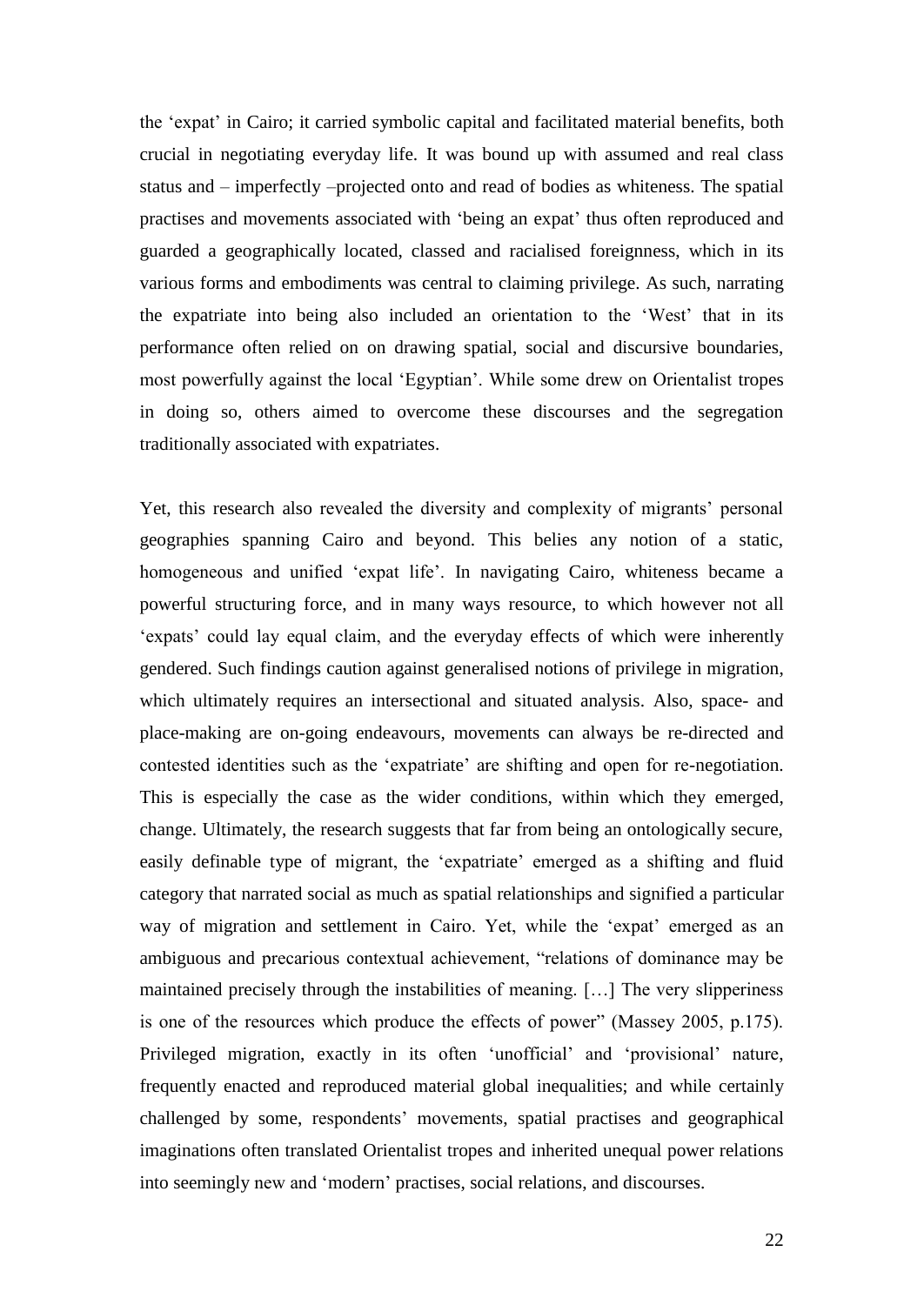### **Bibliography**

- Abu-Lughod, J. (1971). *Cairo : 1001 years of the city victorious*. Princeton, N.J.: Princeton University Press.
- Amit, V. (2007). *Going First Class? New Approaches to Privileged Travel and Movement*. New York, Oxford: Berghahn.
- Ahmed, S. (2007). A phenomenology of whiteness. *Feminist Theory*, *8*(2), 149–168.
- Anderson, B., & Ruhs, M. (2010). Researching illegality and labour migration. *Population Space and Place*, *16*(3), 175–179.
- Andrucki, M. (2010). The visa whiteness machine: Transnational motility in post-apartheid South Africa. *Ethnicities*, *10*(3), 358–370.
- Andrucki, M., & Max J. (2013). "There's a drumbeat in Africa": Embodying imaginary geographies of transnational whiteness in contemporary South Africa. *Geoforum*, *49*, 1–9.
- Armbruster, H. (2010). "Realising the Self and Developing the African": German Immigrants in Namibia. *Journal of Ethnic and Migration Studies, 36*(8), 1229–1246.
- Basch, L. G., Schiller, N. G., & Szanton Blanc, C. (1994). *Nations unbound: transnational projects, postcolonial predicaments, and deterritorialized nation-states*. Gordon and Breach.
- Beaverstock, J. V. (2011). Servicing British Expatriate "Talent" in Singapore: Exploring Ordinary Transnationalism and the Role of the "Expatriate" Club. *Journal of Ethnic and Migration Studies*, *37*(5), 709–728.
- Benson, M. (2013). Postcoloniality and Privilege in New Lifestyle Flows. *Mobilities*, *8*(3), 313–330.
- Biancani, F. (2016). Urban change, migration and sex work in early nineteenth century Cairo. In L.
	- Kozma , C. Schayech, & A. Wishnitzer (Eds.) *A Global Middle East : Mobility, Materiality and Culture in the Modern Age, 1880-1940*. London: I.B.Tauris, p. 109-133.
- Black, L., & Stone, D. (2005). Expanding the Definition of Privilege: The Concept of Social Privilege. *Journal of Multicultural Counselling and Development*, 33 (4), pp 243–255.
- Boatcă, M. (2011). Global Inequalities. Transnational Processes and Transregional Entanglements. *desiguALdades.net*, *Working Paper No.11*. Retrieved from
	- http://www.desigualdades.net/Resources/Working\_Paper/WP\_Boatca\_Online.pdf.
- Bochove, van M., & Engbersen, G. (2013). Beyond Cosmopolitanism and Expat Bubbles. *Population, Space and Place*, *21*(4), 295–309.
- Carens, J. (2013). *The Ethics of Immigration*. Oxford, New York: Oxford University Press.
- Castles, S. (2007) Twenty-First-Century Migration as a Challenge to Sociology. Journal of Ethnic and Migration Studies, 33(3), 351–371.
- Conway, D. and Leonard, P. (2014). *Migration, Space and Transnational Identities. The British in South Africa*. Basingstoke: Palgrave Macmillan.
- Cranston, S. (2016). Producing migrant encounter: Learning to be a British expatriate in Singapore through the Global Mobility Industry. *Environment and Planning D: Society and Space*, *34*(4), 655–671.
- Cohen, E. (1977). Expatriate Communities. *Current Sociology*, *24*(3), 5–90.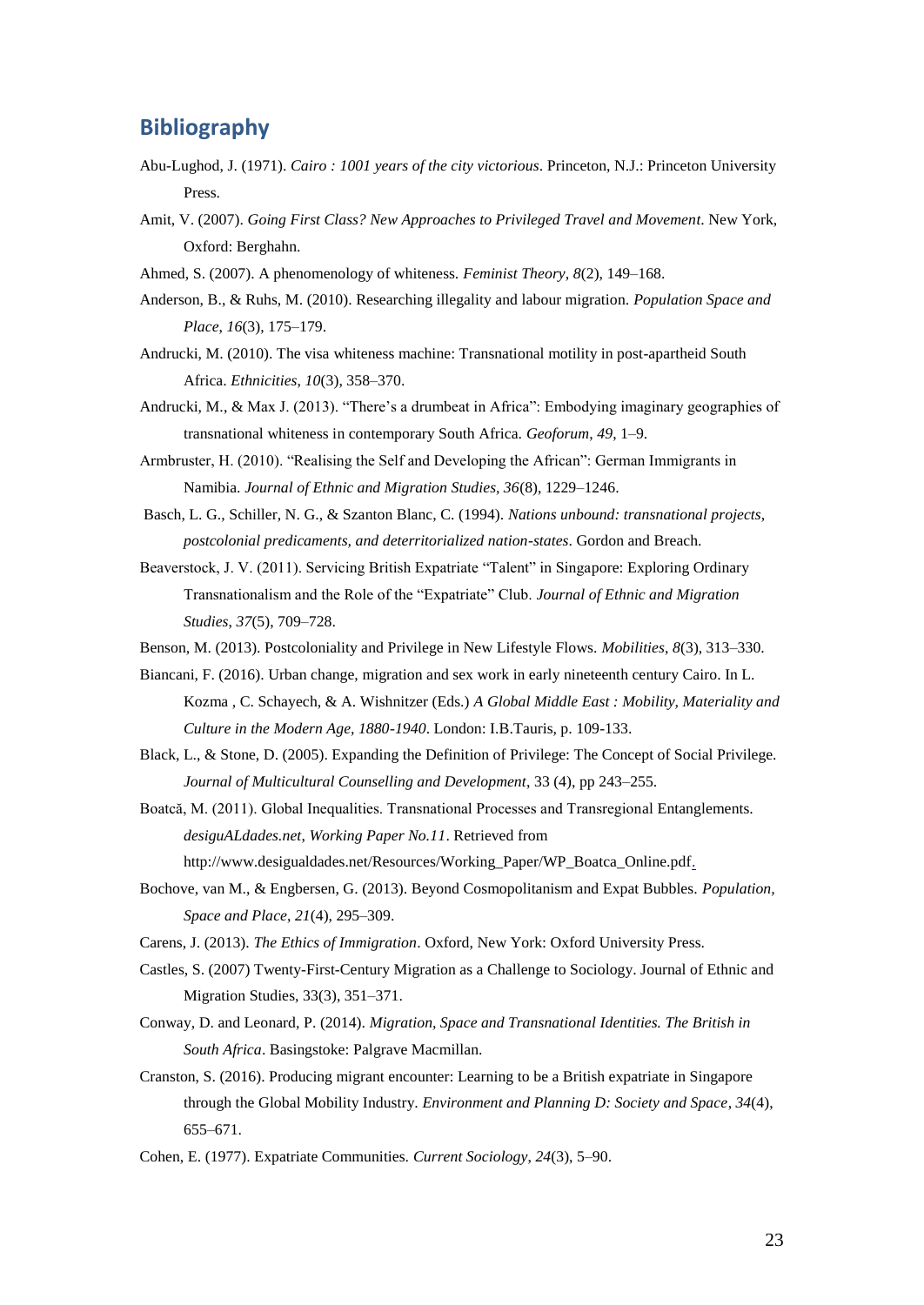- Coles, A. and Walsh, K. (2010). From 'Trucial state' to 'postcolonial' city? The imaginative geographies of British expatriates in Dubai. *Journal of Ethnic and Migration Studies* 36(8), pp. 1317–1333.
- Cresswell, T. (2006). *On the move. Mobility in the Modern Western World*. New York, London: Routledge.
- Cresswell, T. (2010). Towards a politics of mobility. *Environment and Planning D: Society and Space*, 28, pp. 17- 31
- Croucher, S. (2012). Privileged Mobility in an Age of Globality. *Societies*, *2*(1), 1–13.
- De Koning, A. (2006). Café Latte and Caesar Salad: Cosmopolitan Belonging in Cairo's Coffee Shops. In D. Singerman, & P. Amar (Eds). *Cairo Cosmopolitan*. Cairo, New York: The American University in Cairo Press, pp. 221-234.
- El Feki, S., Heilman B, & Barker G. (Eds.) (2017). *Understanding Masculinities: Results from the International Men and Gender Equality Survey – Egypt, Lebanon, Morocco, and Palestine*. Cairo and Washington D.C.: UN Women and Promundo-US.
- Engbersen, G., & Van der Leun, J. (2001). The social construction of illegality and criminality. *European Journal on Criminal Policy and Research*, *9*(1), 51–70.
- Fargues, P. and Fandrich, C. (2012). *Migration after the Arab Spring*. MPC RR 2012/09, Robert Schuman Centre for Advanced Studies, San Domenico di Fiesole (FI): European University Institute.
- Farrer, J. (2010). 'New Shanghailanders' or 'New Shanghainese': Western expatriates' narratives of emplacement in Shanghai. *Journal of Ethnic and Migration Studies* 36(8), pp. 1211–1228.
- Fechter, A.-M. (2005). The "Other" stares back Experiencing whiteness in Jakarta. *Ethnography*, *6*(1), 87–103.
- Fechter, A.-M. (2007). *Transnational Lives: Expatriates in Indonesia*. Aldershot, Hants, England; Burlington, VT: Ashgate.
- Fechter, A.-M. (2010). Gender, Empire, Global Capitalism: Colonial and Corporate Expatriate Wives. *Journal of Ethnic and Migration Studies*, *36*(8), 1279–1297.
- Fechter, A. M. and Walsh, K. (2010). Examining 'expatriate' continuities: postcolonial approaches to mobile professionals. Journal of Ethnic and Migration Studies 36(8), pp. 1197–1210.
- Foucault, M. (1979). *Discipline and Punish: The Birth of the Prison*. New York: Vintage Books.
- Ghannam, F. (2006). Keeping Him Connected: Globalization and the Production of Locality in Cairo. In D. Singerman, & P. Amar (Eds). *Cairo Cosmopolitan*. Cairo, New York: The American University in Cairo Press, pp. 221-234.
- Glick Schiller, N., Çaglar, A., & Guldbrandsen, T. C. (2006). Beyond the ethnic lens: Locality, globality, and born-again incorporation. *American Ethnologist*, *33*(4), 612–633.
- Green, N. L. (2009). Expatriation, expatriates, and expats: the American transformation of a concept. *The American Historical Review* 114(2), pp. 307–328.
- Golia, M. (2004). *Cairo, City of Sand*. London, UK: Reaktion Books.
- Gulf News (2016, December 10) *Absconding expatriate workers plead for amnesty in Oman*. Accessed 19.10.2017 at [gulfnews.com/news/gulf/oman/absconding-expatriate-workers-plead-for](http://gulfnews.com/news/gulf/oman/absconding-expatriate-workers-plead-for-amnesty-in-oman-1.1933517)[amnesty-in-oman-1.1933517.](http://gulfnews.com/news/gulf/oman/absconding-expatriate-workers-plead-for-amnesty-in-oman-1.1933517)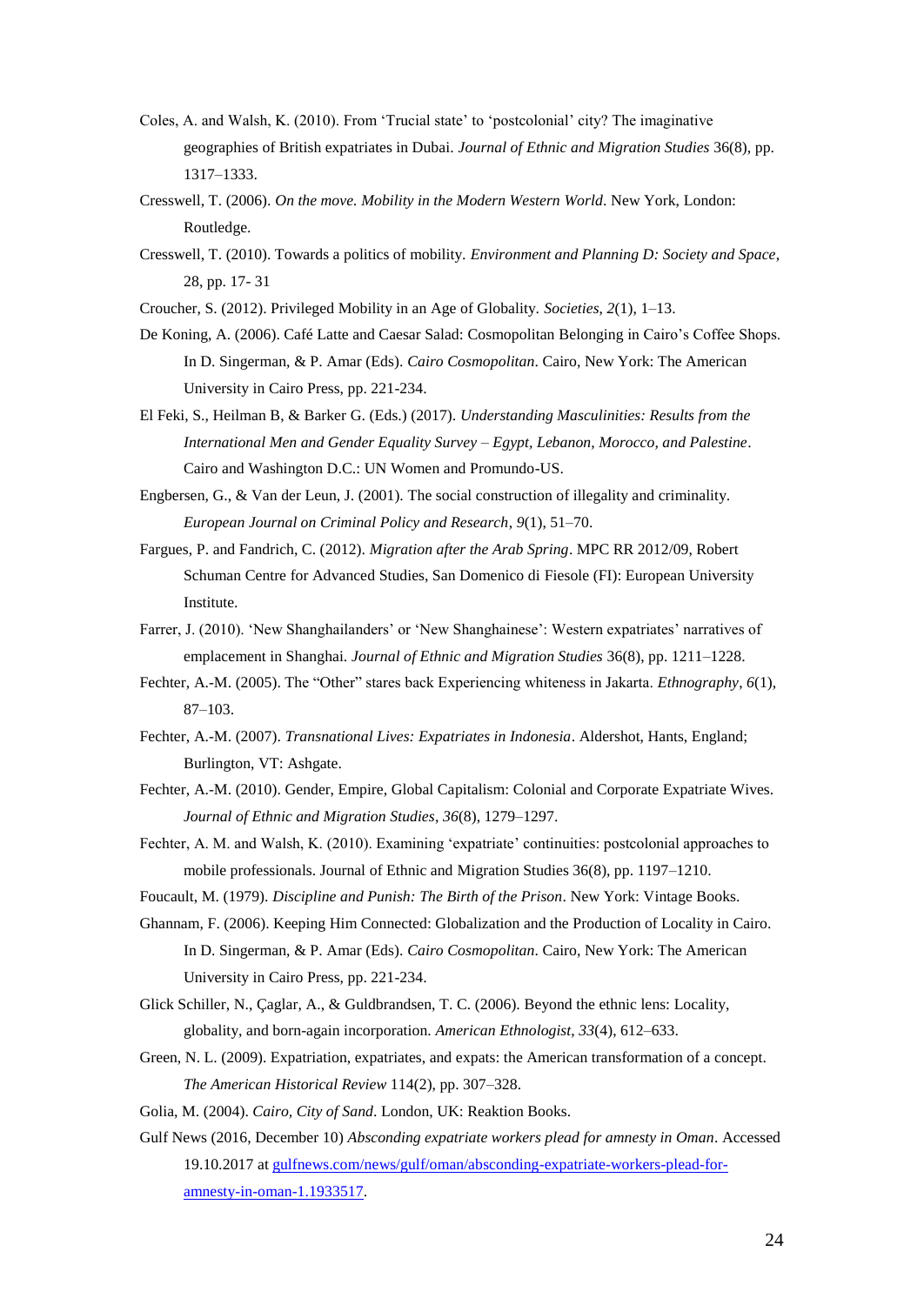- Gustafson, P. (2001). Retirement migration and transnational lifestyles. *Ageing & Society*, *21*(04), 371– 394.
- Haesbaert, R. (2013). A Global Sense of Place and Multi-territoriality: Notes for Dialogue from a 'Peripheral' Point of View. In D. Featherstone, & J. Painter (Eds.). *Spatial Politics : Essays for Doreen Massey*. Oxford, UK ; Malden, Mass: Wiley-Blackwell, pp. 146-157.
- Harcourt, W., Wilson, A. B., Escobar, A., & Rocheleau, D. (2013). A Massey Muse. In D. Featherstone, & J. Painter (Eds.). *Spatial Politics : Essays for Doreen Massey*. Oxford, UK ; Malden, Mass: Wiley-Blackwell, pp.158-177.
- Hindman, H. (2009a). Cosmopolitan codifications: elites, expatriates, and difference in Kathmandu, Nepal. *Identities* 16(3), pp. 249–270.
- Hindman, H. (2009b). Shopping in the bazaar/bizarre shopping: culture and the accidental elitism of expatriates in Kathmandu, Nepal. The Journal of Popular Culture 42(4), pp. 663–679.
- Jacobsen, K., Ayoub, M., & Johnson, A. (2014). Sudanese Refugees in Cairo: Remittances and Livelihoods. *Journal of Refugee Studies*, 27(1), 145–159.
- Karkabi, N. (2011). Couples in the Global Margins: Sexuality and Marriage between Egyptian Men and Western Women in South Sinai. *Anthropology of the Middle East*, 6(1), pp. 79–97.
- Karkabi, N. (2013). Lifestyle Migration in South Sinai, Egypt: Nationalisation, Privileged Citizenship and Indigenous Rights. *International Review of Social Research*, 3(1), pp. 49-66.
- Knowles, C. (2005). Making Whiteness: British lifestyle migrants in Hong Kong. In: Alexander, C. and Knowles, C. (eds) *Making Race Matter: Bodies, Space and Identity*. Basingstoke, New York: Palgrave Macmillan, pp.90–110.
- Korpela, M. (2010). A Postcolonial Imagination? Westerners Searching for Authenticity in India. *Journal of Ethnic and Migration Studies*, *36*(8), 1299–1315.
- Kotef, H. (2015). *Movement and the Ordering of Freedom. On Liberal Governances of Mobility*. Durham and London: Duke University Press.
- Kunz, S. (2016). Privileged Mobilities: Locating the Expatriate in Migration Scholarship*. Geography Compass* 10(3), pp. 89–101.
- Leinonen, J. (2012). Invisible immigrants, visible expats? Americans in Finnish discourses on immigration and internationalization. *Nordic Journal of Migration Research* 2(3), pp. 213–223.
- Leonard, P. (2008). Migrating identities: gender, Whiteness and Britishness in post-colonial Hong Kong. Gender, Place & Culture 15(1), pp. 45–60.
- Leonard, P. (2010a). *Expatriate Identities in Postcolonial Organizations*. Farnham, Burlington: Ashgate.
- Leonard, P. (2010b). Old Colonial or New Cosmopolitan? Changing White Identities in the Hong Kong Police. *Social Politics: International Studies in Gender, State & Society*, *17*(4), 507–535.
- Lester, A. (2012). Foreword. In A.-M. Fechter & K. Walsh (Eds.), *The new expatriates: postcolonial approaches to mobile professionals* (pp. 1–8). London: Routledge.
- Levitt, P. (2001). *The Transnational Villagers*. California: UCal Press
- Lundström, C. (2014). *White Migrations: Gender, Whiteness and Privilege in Transnational*

*Migration*. Basingstoke, New York: Palgrave Macmillan.

Massey, D. (1994). *Space, Place and Gender*. Minneapolis: University of Minnesota Press.

Massey, D. (2004). Geographies of Responsibility. *Geografiska Annaler: Series B*, 86(1), 5–18.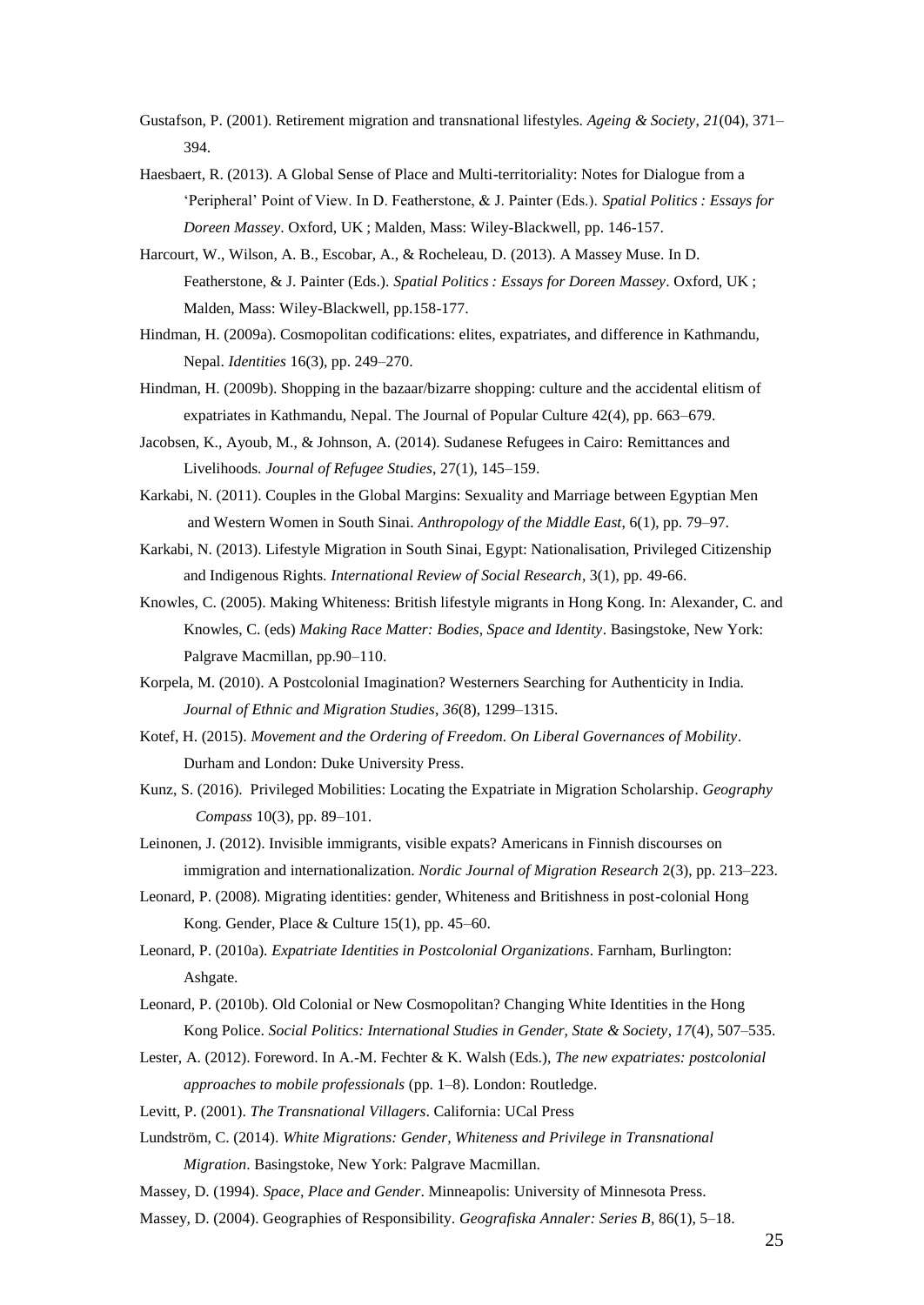Massey, D. (2005). *For Space*. London; Thousand Oaks: Sage.

- Massey, D. (2006). Space, Time and Political Responsibility in the Midst of Global Inequality. *Erdkunde*, *60*(2), 89–95.
- Massey, D. (2009). Concepts of space and power in theory and in political practice. *Documents D'anàlisi Geogràfica*, (55), 15–26.
- Neumayer, E. (2006). Unequal access to foreign spaces: how states use visa restrictions to regulate mobility in a globalized world. *Transactions of the Institute of British Geographers*, *31*(1), 72– 84.

O'Reilly, K. (2000). The British on the Costa Del Sol. New York: Routledge.

- Parietti, L. (2011, July 20). Tourist visa changes could leave expats with little recourse. *Egypt Independent*. Accessed 4.11.2017 at http://www.egyptindependent.com/tourist-visa-changescould-leave-expats-little-recourse/
- Parween, A. (2013) "*Invisible" White-Collar Indians in the Gulf*. Middle East Institute. Accessed 19.10.2017 at http://www.mei.edu/content/%E2%80%9Cinvisible%E2%80%9D-white-collarindians-gulf
- Pease, B. (2010). *Undoing Privilege: Unearned Advantage in a Divided World*. London: Zed Books.
- Pierce, J., Martin, D. G., & Murphy, J. T. (2011). Relational place-making: the networked politics of place. *Transactions of the Institute of British Geographers*, *36*(1), 54–70.
- Pries, L. (2005). Configurations of geographic and societal spaces: a sociological proposal between "methodological nationalism" and the "spaces of flows." *Global Networks*, *5*(2), 167–190.
- Raj, D. (2003). *Middle-Class Migrants in the Modern World*. Berkeley: UCal Press.
- Said, E. (1997). *Covering Islam: How the Media and the Experts Determine How We See the Rest of the World*. New York: Vintage Books.
- Sell, R. (1988). Egyptian International Labor Migration and Social Processes: Toward Regional Integration. *International Migration Review*, 22(3), pp. 87-108.
- Sheller, M. (2011). *Mobility.* International Sociological Association. Accessed 21.10.2017 at http://www.sagepub.net/isa/resources/pdf/Mobility.pdf
- Sheppard, E. (2002). The Spaces and Times of Globalization: Place, Scale, Networks, and Positionality. *Economic Geography*, *78*(3), 307.
- Sims, D. (2010). Understanding Cairo: The Logic Of A City Out Of Control. Cairo, New York: The American University in Cairo Press.
- Singerman, D., & Amar, P. (2006). *Cairo Cosmopolitan: Politics, Culture and Urban Space in the new globalized Middle East*. Cairo, New York: The American University in Cairo.
- Singerman, D. (2009). *Cairo Contested : Governance, Urban Space, and Global Modernity*. Cairo, New York: The American University in Cairo Press.
- Smith M. P., & Guarnizo, L. (1998). *Transnationalism from below*. London: Transaction.
- Walsh, K. (2010). Negotiating migrant status in the emerging global city: Britons in Dubai. *Encounters*  2, pp. 235–255.
- Walsh, K. (2012). Emotion and migration: British transnationals in Dubai. *Environment and Planning D: Society and Space* 30(1), pp. 43–59.
- Walters, W. (2002). Deportation, Expulsion, and the International Police of Aliens. *Citizenship Studies*, 6(3), 265–292.